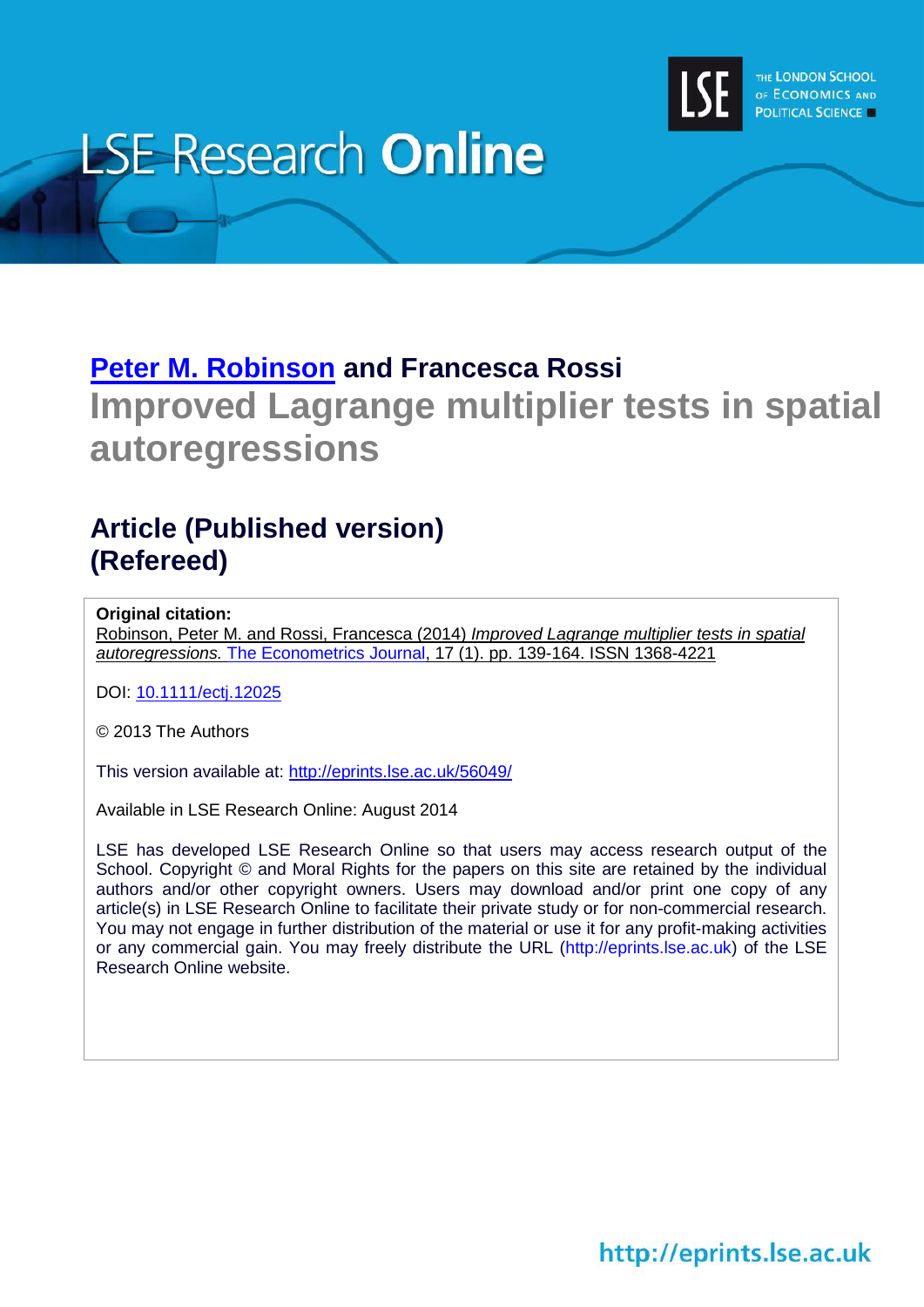



*Econometrics Journal* (2014), volume **17**, pp. 139–164. doi: 10.1111/ectj.12025

#### **Improved Lagrange multiplier tests in spatial autoregressions**

PETER M. ROBINSON*†* AND FRANCESCA ROSSI*‡*

*† Department of Economics, London School of Economics, Houghton Street, London WC2A 2AE, UK.*

E-mail: p.m.robinson@lse.ac.uk

*‡ Department of Economics, University of Southampton, Southampton SO17 1BJ, UK.* E-mail: f.rossi@soton.ac.uk

First version received: October 2012; final version accepted: November 2013

**Summary** For testing lack of correlation against spatial autoregressive alternatives, Lagrange multiplier tests enjoy their usual computational advantages, but the  $(\chi^2)$  first-order asymptotic approximation to critical values can be poor in small samples. We develop refined tests for lack of spatial error correlation in regressions, based on Edgeworth expansion. In Monte Carlo simulations, these tests, and bootstrap tests, generally significantly outperform  $\chi^2$ -based tests.

**Keywords:** *Bootstrap, Edgeworth expansion, Finite-sample corrections, Lagrange multiplier test, Spatial autocorrelation.*

#### 1. INTRODUCTION

The spatial autoregressive (SAR) model is a parsimonious tool for describing spatial correlation, conveniently depending only on economic distances rather than geographical locations, which might be unknown or irrelevant. Thus, it provides a convenient, widely usable class of alternatives in testing the null hypothesis of spatial uncorrelatedness, which, if true, considerably simplifies statistical inference. A linear regression with SAR disturbances is given by

$$
y = X\beta + u, \quad u = \lambda Wu + \epsilon,
$$
\n(1.1)

where  $y = (y_i)$  is an  $n \times 1$  vector of observations,  $X = (x_i)$  is an  $n \times k$  matrix of nonstochastic regressors,  $\beta$  is a  $k \times 1$  vector of unknown parameters,  $\epsilon = (\epsilon_i)$  is an  $n \times 1$  vector of unobservable, mutually independent, random variables, with zero mean and unknown variance  $\sigma^2$ ,  $\lambda$  is an unknown scalar, and  $W = (w_{ij})$  is a given  $n \times n$  weight matrix, such that  $w_{ij} = 0$ , <sup>1</sup> <sup>≤</sup> *<sup>i</sup>* <sup>≤</sup> *<sup>n</sup>*, and typically satisfying normalization restrictions (which aid identification of *<sup>λ</sup>*). A special case of (1.1) is pure SAR, or SAR for *y*, when  $\beta = 0$  a priori,

$$
y = \lambda Wy + \epsilon,\tag{1.2}
$$

Correction Note: This article was first published online on the 28th of November 2013, under a subscription publication licence. The article has since been made OnlineOpen, and the copyright line and licence statement was therefore updated in August 2014.

<sup>C</sup> 2013 The Authors. The Econometrics Journal published by John Wiley & Sons Ltd on behalf of the Royal Economic Society. Published by John Wiley & Sons Ltd, 9600 Garsington Road, Oxford OX4 2DQ, UK and 350 Main Street, Malden, MA, 02148, USA.

This is an open access article under the terms of the Creative Commons Attribution License, which permits use, distribution and reproduction in any medium, provided the original work is properly cited.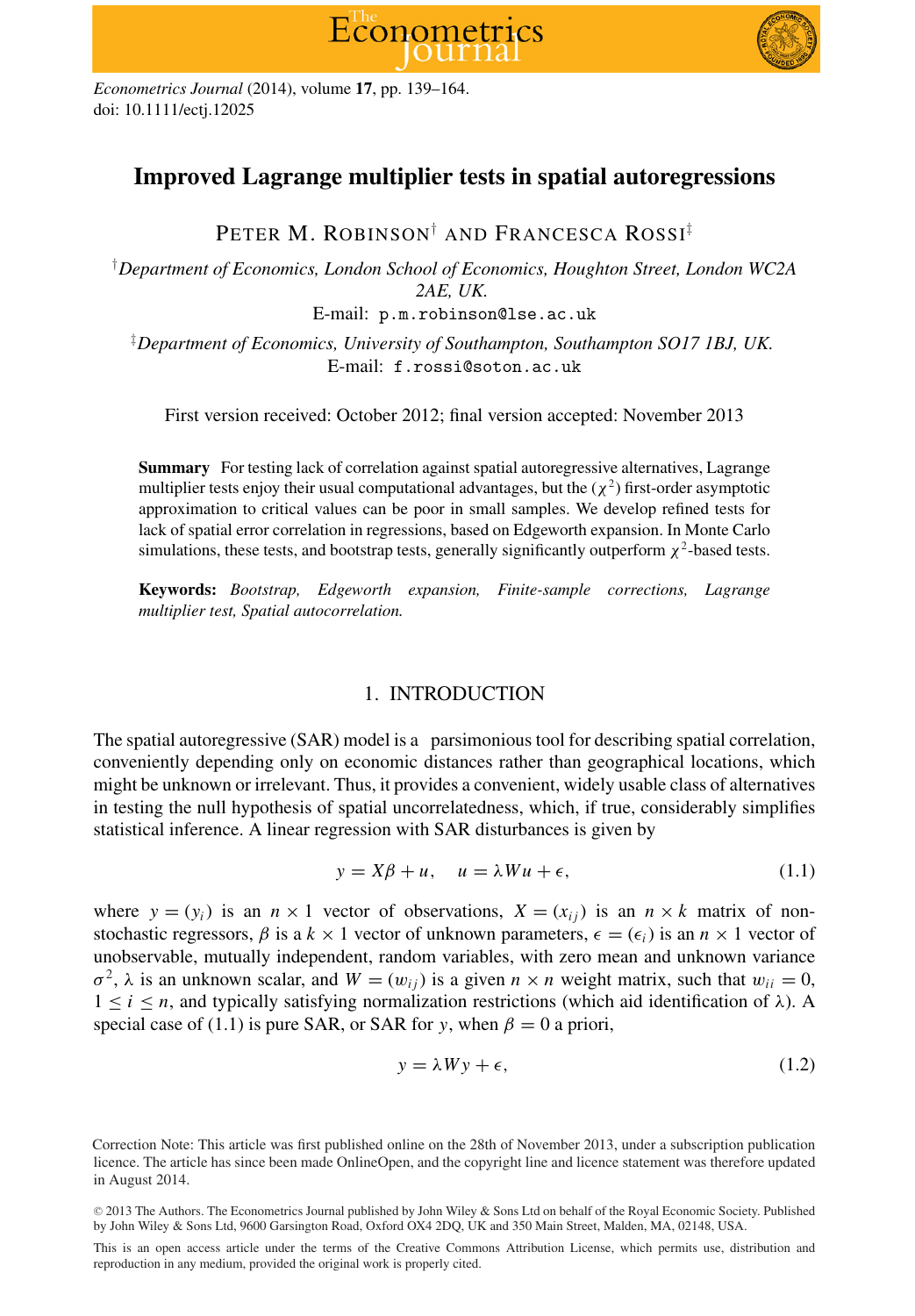|      |       | <b>Table 1.</b> Employee sizes of standard wald, ER and ENI tests. |        |        |  |  |  |  |
|------|-------|--------------------------------------------------------------------|--------|--------|--|--|--|--|
|      | $m=8$ | $m=12$                                                             | $m=18$ | $m=28$ |  |  |  |  |
|      | $r=5$ | $r=8$                                                              | $r=11$ | $r=14$ |  |  |  |  |
| Wald | 0.112 | 0.119                                                              | 0.088  | 0.090  |  |  |  |  |
| LR   | 0.075 | 0.071                                                              | 0.070  | 0.075  |  |  |  |  |
| LM   | 0.030 | 0.031                                                              | 0.035  | 0.038  |  |  |  |  |

Table 1. Empirical sizes of standard Wald, LD and LM tests.

**Note:**  $H_0$  (1.5) against  $H_1$  (1.6) for pure SAR (1.2) when *h* is divergent.  $\alpha = 5\%$ .

and SAR for *y* with constant mean, when  $k = 1$  and  $X = l$ , the  $n \times 1$  vector of ones, i.e.,

$$
y - \beta l = \lambda W(y - \beta l) + \epsilon. \tag{1.3}
$$

When *W* is row normalized such that  $Wl = l$ , (1.3) becomes the intercept model

$$
y = \gamma l + \lambda W y + \epsilon,\tag{1.4}
$$

where  $\gamma = (1 - \lambda)\beta$ .

When  $\lambda \neq 0$ , (1.1) implies that  $y_i$  are spatially correlated, but under the null hypothesis

$$
H_0: \lambda = 0,\tag{1.5}
$$

they are mutually independent. Various tests of (1.5) have been discussed in the literature (see, e.g., Moran, 1950, Cliff and Ord, 1972, Burridge, 1980, Kelejian and Robinson, 1992, and Pinkse, 2004). For example, Wald and likelihood ratio (LR) tests have been developed, assuming that  $\epsilon_i$  are normally distributed (e.g., Ord, 1975). However, these involve the maximum likelihood (ML) estimate of  $λ$ ,  $β$  and  $σ²$ , which is not defined in closed form, and the likelihood need not necessarily be unimodal. Although Lagrange multiplier (LM) tests, following Moran (1950), are not guaranteed to be consistent against all violations of (1.5), and can have low power near inconsistent alternatives, they share the optimal local efficiency properties of Wald and LR tests while being computationally simpler, involving closed-form estimates of  $\beta$  and  $\sigma^2$ . Anselin (2001) surveyed LM testing in SAR models.

Under (1.5) and regularity conditions, LM, Wald and LR statistics against the two-sided alternative

$$
H_1: \lambda \neq 0,\tag{1.6}
$$

each have a null limiting  $\chi_1^2$  distribution as  $n \to \infty$ , and provide consistent tests. Frequently, however, spatial economic data sets are not very large, and the *χ*<sup>2</sup> approximation might be inaccurate. This is of particular concern in the SAR setting where convergence to the limit distribution can be slower than the classical parametric rate (as found for the ML estimate in SAR models by Lee, 2004). Table 1 reports simulated sizes of Wald, LR and LM tests of (1.5) for SAR *y*, (1.2) with  $\epsilon$ <sub>*i*</sub> ∼  $\mathcal{N}(0, 1)$  and 1000 replications, and *W* follows the Case (1991) specification

$$
W = I_r \otimes B_m, \quad B_m = \frac{1}{(m-1)} (l_m l'_m - I_m), \tag{1.7}
$$

where  $I_s$  denotes the  $s \times s$  identity matrix and  $I_m$  is the  $m \times 1$  vector of ones, so  $n = mr$ . In (1.7), *r* might represent the number of districts and *m* the number of households per district, so households are neighbours if and only if they belong to the same district, and neighbours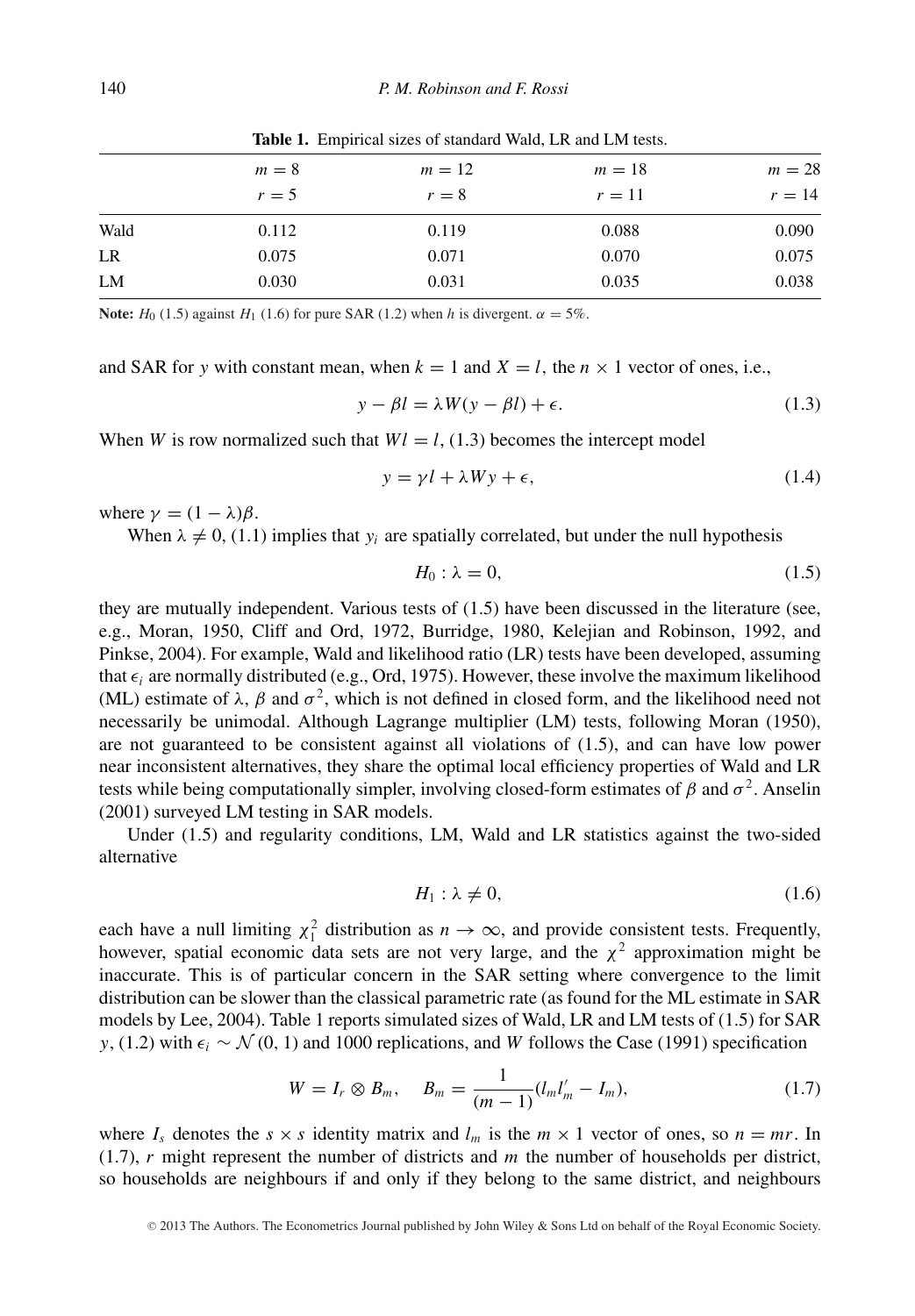are equally weighted. The four  $(m, r)$  combinations in Table 1, corresponding to  $n = 40, 96$ , 198 and 392, are designed to reflect an asymptotic regime where convergence is slower than the parametric rate, as discussed subsequently. The empirical sizes are to be compared with the nominal  $α = 5\%$ , so the  $χ²$  approximation is not very good, with Wald and LR being over-sized and LM under-sized, and Wald and LM exhibiting little improvement with increasing  $n$ , and LR none. Thus, the issue of constructing tests that enjoy good-sized properties in modest samples seems worth pursuing.

In this paper we start from the LM statistic because of its computational advantages and local efficiency, noting also that its signed square root is locally best invariant (King and Hillier, 1985). Ad hoc finite sample corrections for LM tests have already been derived in the spatial econometrics literature. Robinson (2008) considers a wide class of residual-based, asymptotically  $\chi^2$  statistics, which include LM statistics for testing (1.5) in SAR models as special cases, and suggests transformed statistics, which are still asymptotically  $\chi^2$ , but have exactly the mean and variance of a  $\chi^2$  variate and are therefore expected to have improved finite sample properties. Baltagi and Yang (2013), in line with Koenker (1981), derive a standardized version of the square root of the LM statistic for testing (1.5) in a broad class of SAR-type models, which brings the mean exactly to zero and the variance closer to that of the normal limiting variate. Our main contribution is to develop tests based on the Edgeworth expansion of the distribution function of the LM statistic. We focus on tests against (1.6), but results for one-sided alternatives are simple corollaries. Our Edgeworth-corrected tests are also compared in Monte Carlo simulations with bootstrap-based tests, which are expected to achieve a similar refinement (see, e.g., Singh, 1981, and Hall, 1992). Despite the advantages of bootstrap-based tests, we believe that our analytical approach is worthwhile because it sheds light on the magnitude of correction terms and offers insight into the adequacy of the standard  $\chi^2$  approximation for different choices of *W*, while our refined test statistics are still relatively simple and require no further nuisance parameter estimates, and perform comparably to bootstrap ones in small and moderately sized Monte Carlo samples.

The derivation of the Edgeworth expansion for the distribution of LM under (1.5) and corrected tests are the focus of the following section. The proofs of the theorems are left to the Appendix. In Robinson and Rossi (2013), hereafter RR, Edgeworth-corrected tests of (1.5) in (1.2) and (1.4) are developed, based on the least-squares estimate of  $λ$ . While this estimate converges in probability to zero under (1.5), it is inconsistent, not converging in probability to  $\lambda$  when  $\lambda \neq 0$ . In Section 3, we derive the finite sample corrections of Robinson (2008) in the SAR case, so as to compare performance with Edgeworth-corrected tests. Some results on local power are presented in Section 4. A Monte Carlo comparison of the various tests is reported in Section 5. Section 6 contains final comments.

#### 2. EDGEWORTH EXPANSION AND CORRECTED TESTS

The LM statistic for testing  $(1.5)$  in  $(1.1)$  against  $(1.6)$  is

$$
LM = T^2
$$
,  $T = \frac{n}{\sqrt{\text{tr}(W^2 + WW')}} \frac{y' P W P y}{y' P y}$ , (2.1)

where  $P = I - X(X/X)^{-1}X'$ ,  $I = I_n$ ; in (1.2)  $P = I$  and in (1.3)  $P = I - l(l'l)^{-1}l'$ . The statistic *LM* was derived by Burridge (1980), who noted that it is equivalent to that of Cliff and Ord (1972), which in turn is related to a statistic of Moran (1950). For extensions to more general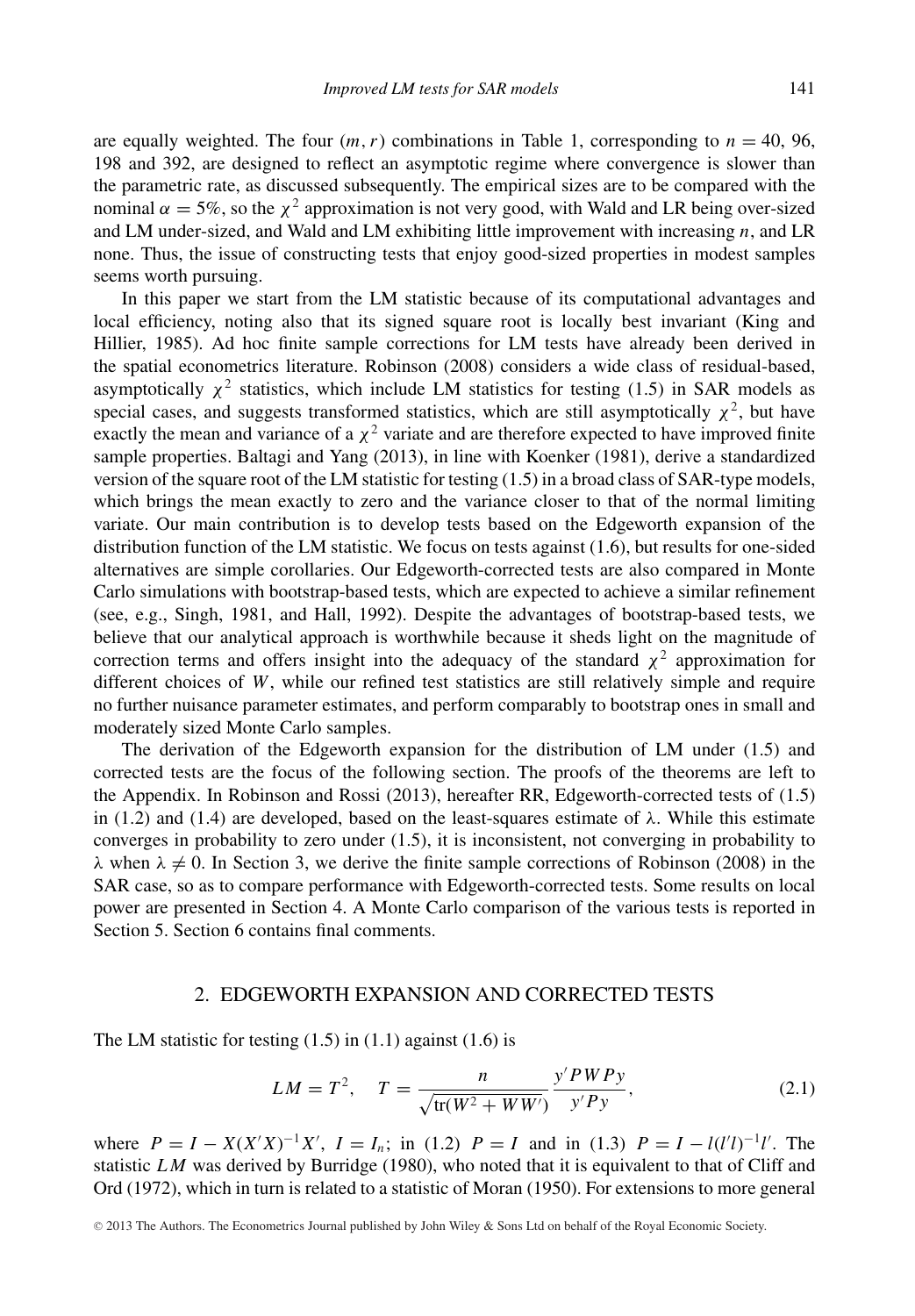models, see also Anselin (1988, 2001), Baltagi and Li (2004), and Pinkse (2004). As noted by Burridge (1980),  $(2.1)$  is also the LM statistic for testing  $(1.5)$  against the spatial moving average model  $u = \epsilon + \lambda W \epsilon$  (a corresponding equivalence to that found with time series models).

The derivation of (2.1) is based on a Gaussian likelihood but as usual its first-order limit distribution obtains more generally. Under suitable conditions, we have as  $n \to \infty$ 

$$
P(LM \le \eta) = \Psi(\eta) + o(1),\tag{2.2}
$$

for any  $\eta > 0$ , where  $\Psi$  denotes the distribution function (df) of a  $\chi_1^2$  random variable. Thus, (1.5) is rejected in favour of (1.6) if *LM* exceeds the appropriate percentile of the  $\chi_1^2$  distribution. We can likewise test (1.5) against a one-sided alternative,  $\lambda > 0$  (< 0), by comparing  $T(-T)$  with the appropriate  $\mathcal{N}(0, 1)$  upper (lower) percentile. The present paper mainly focuses on two-sided tests.

We omit mild sufficient conditions for  $(2.2)$ , because we wish to consider statistics with better finite-sample properties and we only justify these under the following restrictive assumption.

ASSUMPTION 2.1. *The*  $\epsilon_i$  *are independent*  $\mathcal{N}(0, \sigma^2)$  *random variables.* 

The normality assumption is common in higher-order asymptotic theory because Edgeworth expansions and resulting test statistics are otherwise complicated by the presence of cumulants of  $\epsilon_i$ .

For a real matrix  $A = (a_{ij})$ , let  $||A||$  be the spectral norm of A (i.e., the square root of the largest eigenvalue of  $A'A$ ) and let  $||A||_{\infty}$  be the maximum absolute row sums norm of *A* (i.e.,  $||A||_{\infty} = \max_{i} \sum_{j} |a_{ij}|$ , where *i* and *j* vary respectively across all rows and columns of *A*). We introduce the following assumption.

ASSUMPTION 2.2. *(a) For all n,*  $w_{ii} = 0$ ,  $i = 1, ..., n$ . *(b) As*  $n \to \infty$ ,  $||W||_{\infty} + ||W'||_{\infty} =$ *O* (1)*.* (*c*) As  $n \to \infty$ ,  $w_{ij} = O(1/h)$ , uniformly in *i*, *j*, where  $h = h_n$  is bounded away from *zero for all n and*  $h/n \rightarrow 0$  *as*  $n \rightarrow \infty$ *.* 

If *W* is row normalized such that  $Wl = l$ , with  $w_{ii} = w_{ii} \ge 0$ , all *i*, *j*, (as in (1.7)), part (b) is automatically satisfied. The sequence *h* defined in (c) can be bounded or divergent, and this distinction affects the rate of convergence to the null distribution, the order of the leading Edgeworth correction term being  $h/n$ . For *W* given by (1.7),  $h \sim m$ , explaining our remark that the (*m, r*) used in Table 1, where *m* increases, slowly, with *n*, correspond to slow convergence.

In addition, we impose a standard boundedness and lack-of-multicollinearity condition on *X*. Throughout, *K* denotes a finite generic constant. We introduce the following assumption.

ASSUMPTION 2.3. *Uniformly in i, j, n,*  $|x_{ij}| \leq K$ *, and as*  $n \to \infty$  ,  $||(X'X/n)^{-1}||^{-1} = O(1)$ *.* 

For notational convenience, define

$$
a = -\frac{h}{n}\text{tr}(W'W + W^2), \quad b = -\frac{h}{n}\text{tr}((W + W')^3), \quad c = -\frac{h}{n}\text{tr}((W + W')^4), \tag{2.3}
$$

$$
d = \text{tr}(X'(W+W')^{2}X(X'X)^{-1}), \quad e = \text{tr}((X'X)^{-1}X'WX), \tag{2.4}
$$

$$
f = \text{tr}(X'(W+W')X(X'X)^{-1}X'(W'+W)X(X'X)^{-1})/2.
$$
 (2.5)

To ensure that leading terms appearing in the following theorem are well defined, we introduce the following assumption.

<sup>C</sup> 2013 The Authors. The Econometrics Journal published by John Wiley & Sons Ltd on behalf of the Royal Economic Society.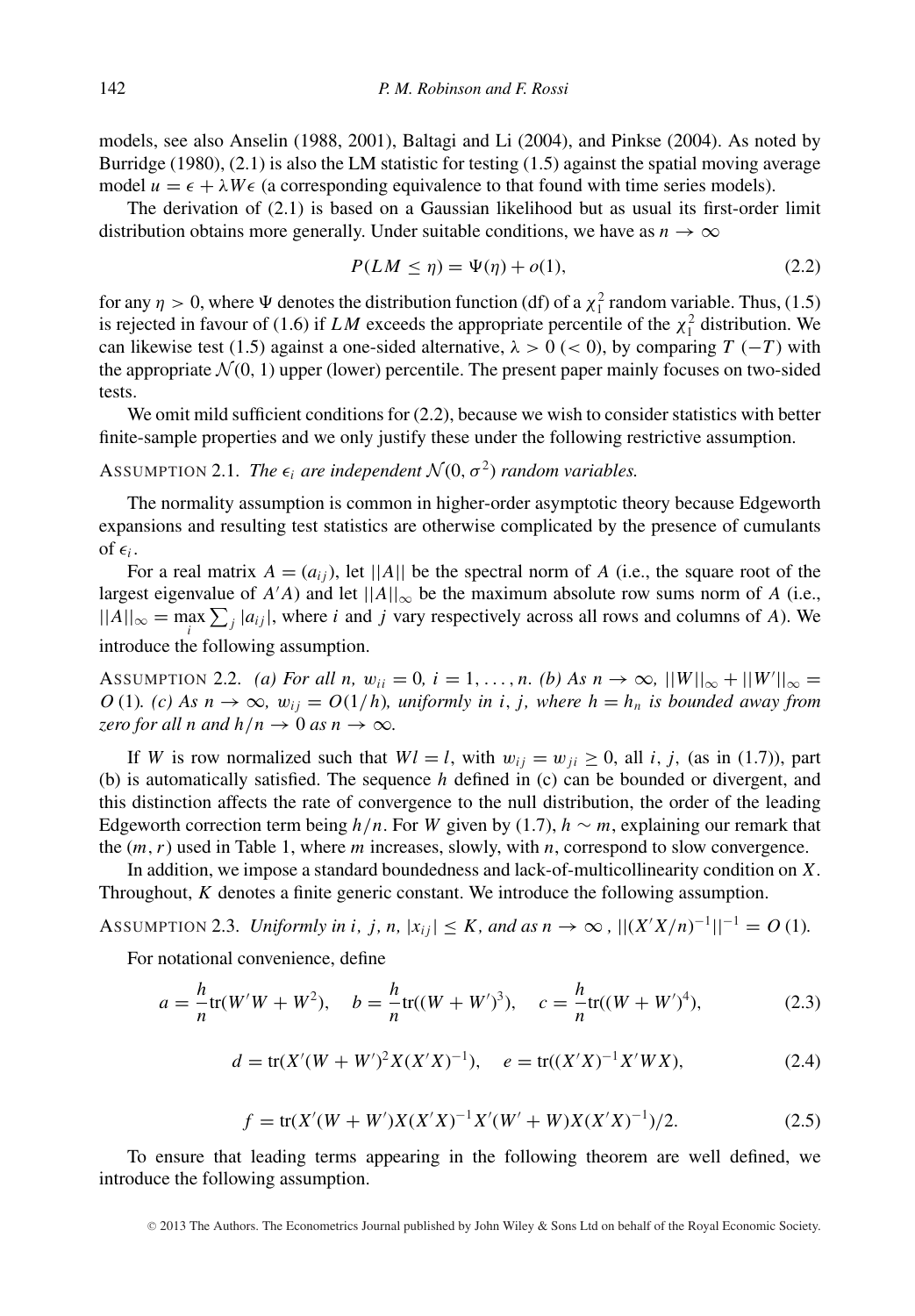ASSUMPTION 2.4

$$
\lim_{n \to \infty} a > 0. \tag{2.6}
$$

Under Assumption 2.2, *a*, *b* and *c* in (2.3) are *O*(1), because  $tr(WA) = O(n/h)$  for any real *A* such that  $||A||_{\infty} = O(1)$ . Assumption 2.4 ensures that (the non-negative) *a* is positive in the limit. Also, under Assumptions 2.2 and 2.3, *d*, *e* and *f* are *O*(1). Now define

$$
\psi(x) = \frac{1}{\sqrt{2\pi}} x^{-1/2} e^{-x/2}, \quad x > 0,
$$
\n(2.7)

$$
v_1 = \left(\frac{3}{a^2}\left(\frac{c}{4} - \frac{eb}{3}\right) - \frac{e^2 + f - d}{a}\right), \quad v_2 = \frac{1}{a^2}\left(\frac{c}{4} - \frac{eb}{3}\right),\tag{2.8}
$$

$$
\omega_1(\eta) = v_1 \eta - v_2 \eta^2, \qquad (2.9)
$$

$$
\omega_2(\eta) = h\omega_1(\eta) - 2(k+2)\eta + 2\eta^2. \tag{2.10}
$$

Both  $\omega_1$ (.) and  $\omega_2$ (.) are generally non-homogeneous quadratic functions of *η* with known coefficients.

THEOREM 2.1. Let  $(1.1)$  and Assumptions 2.1–2.4 hold. Under  $H_0$  (1.5), for any real  $\eta > 0$ , the *df of LM in (2.1) admits the formal Edgeworth expansion*

$$
P(LM \le \eta) = \Psi(\eta) + \frac{h}{n}\omega_1(\eta)\psi(\eta) + o\left(\frac{h}{n}\right),\tag{2.11}
$$

*in case*  $h \to \infty$  *as*  $n \to \infty$ *, and* 

$$
P(LM \le \eta) = \Psi(\eta) + \frac{1}{n}\omega_2(\eta)\psi(\eta) + o\left(\frac{1}{n}\right),\tag{2.12}
$$

*in case*  $h = O(1)$  *as*  $n \rightarrow \infty$ *, and* 

$$
\omega_1(\eta) = O(1), \quad \omega_2(\eta) = O(1), \tag{2.13}
$$

 $as n \rightarrow \infty$ .

Because (2.11) and (2.12) entail better approximations than (2.2) and depend on known quantities, they can be used directly in approximating the df of LM. The two outcomes in Theorem 2.1 create a dilemma for the practitioner because it cannot be determined for finite *n* whether to treat *h* as divergent or bounded. However, (2.12) is justified also when *h* is divergent because the extra term in the expansion,  $-2((k+2)\eta - \eta^2)/n$ , is  $o(h/n)$ . We retain both (2.11) and (2.12) to stress the possible dependence of our expansion on both *n* and *h*, which is peculiar in SAR models, and the slow convergence of *LM* in case *h* is divergent.

Theorem 2.1 holds for the pure SAR model (1.2) on setting  $d = e = f = k = 0$  in (2.11) and (2.12). In (1.3), *d*, *e* and *f* can be likewise simplified, in particular, when  $Wl = l$ ,  $d =$  $2(1 + l'WW'l/n), e = 1$  and  $f = 2$ .

<sup>C</sup> 2013 The Authors. The Econometrics Journal published by John Wiley & Sons Ltd on behalf of the Royal Economic Society.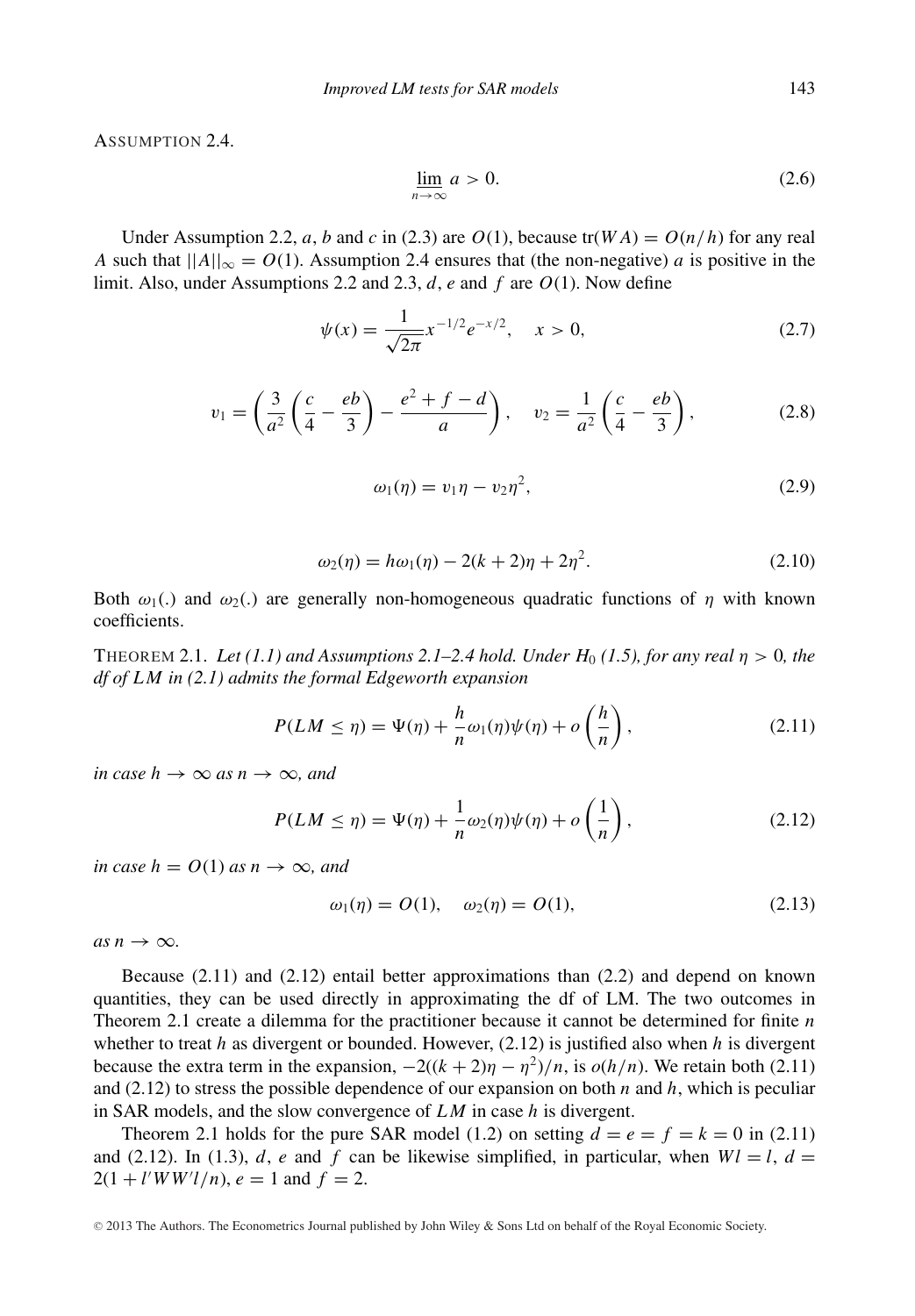To derive corrected tests, define  $w_\alpha$  such that  $P(LM \leq w_\alpha) = 1 - \alpha$ , so a test that rejects (1.5) when  $LM > w_\alpha$  has exact size  $\alpha$ . Let  $\Phi(z_\alpha) = 1 - \alpha$ , where  $\Phi$  denotes the standard normal df. From (2.2), a test based on (2.1) that rejects  $H_0$  in (1.5) against (1.6) when

$$
LM > z_{\alpha/2}^2 \tag{2.14}
$$

has approximate size  $\alpha$ . Theorem 2.1 can be used to derive approximations of  $w_{\alpha}$  that are more accurate than  $z_{\alpha/2}^2$  (see Cordeiro and Ferrari, 1991). For *h* divergent and bounded define, respectively,

$$
s_{\alpha} = z_{\alpha/2}^2 - \frac{h}{n}\omega_1(z_{\alpha/2}^2),
$$
 (2.15)

and

$$
s_{\alpha} = z_{\alpha/2}^2 - \frac{1}{n} \omega_2 (z_{\alpha/2}^2). \tag{2.16}
$$

From Theorem 2.1, we obtain the following.

COROLLARY 2.1. *Let*  $(1.1)$  and Assumptions 2.1–2.4 hold. Under  $H_0(1.5)$ ,

$$
w_{\alpha} = z_{\alpha/2}^2 + O\left(\frac{h}{n}\right),\tag{2.17}
$$

$$
w_{\alpha} = s_{\alpha} + o\left(\frac{h}{n}\right),\tag{2.18}
$$

 $as n \rightarrow \infty$ , with  $s_{\alpha}$  *defined in (2.15)/(2.16) in case h is divergent/bounded.* 

When *h* is bounded, the remainders in (2.17) and (2.18) are  $O(1/n) = O(h/n)$  and  $o(1/n) =$  $o(h/n)$ , respectively. The use of (2.18) is justified also when *h* diverges, because the extra terms in  $\omega_2$  are  $o(h/n)$ . From Corollary 2.1, we conclude that a test that rejects  $H_0$  in (1.5) against (1.6) when

$$
LM > s_{\alpha} \tag{2.19}
$$

has size that is closer to  $\alpha$  than (2.14).

As an alternative to correcting critical values, we can apply Theorem 2.1 to construct a monotonic transformation of *LM* whose distribution better approximates  $\chi_1^2$  than that of *LM* itself (see, e.g., Kakizawa, 1996).

COROLLARY 2.2. *Let (1.1) and Assumptions 2.1–2.4 hold. Under H*<sup>0</sup> *(1.5),*

$$
P(v(LM) > z_{\alpha/2}^2) = \alpha + o\left(\frac{h}{n}\right),\tag{2.20}
$$

*where*

$$
v(x) = x + \frac{h}{n}\omega_1(x) + \left(\frac{h}{n}\right)^2 \left(\frac{1}{4}v_1^2 x + \frac{1}{3}v_2^2 x^3 - \frac{1}{2}v_1 v_2 x^2\right),\tag{2.21}
$$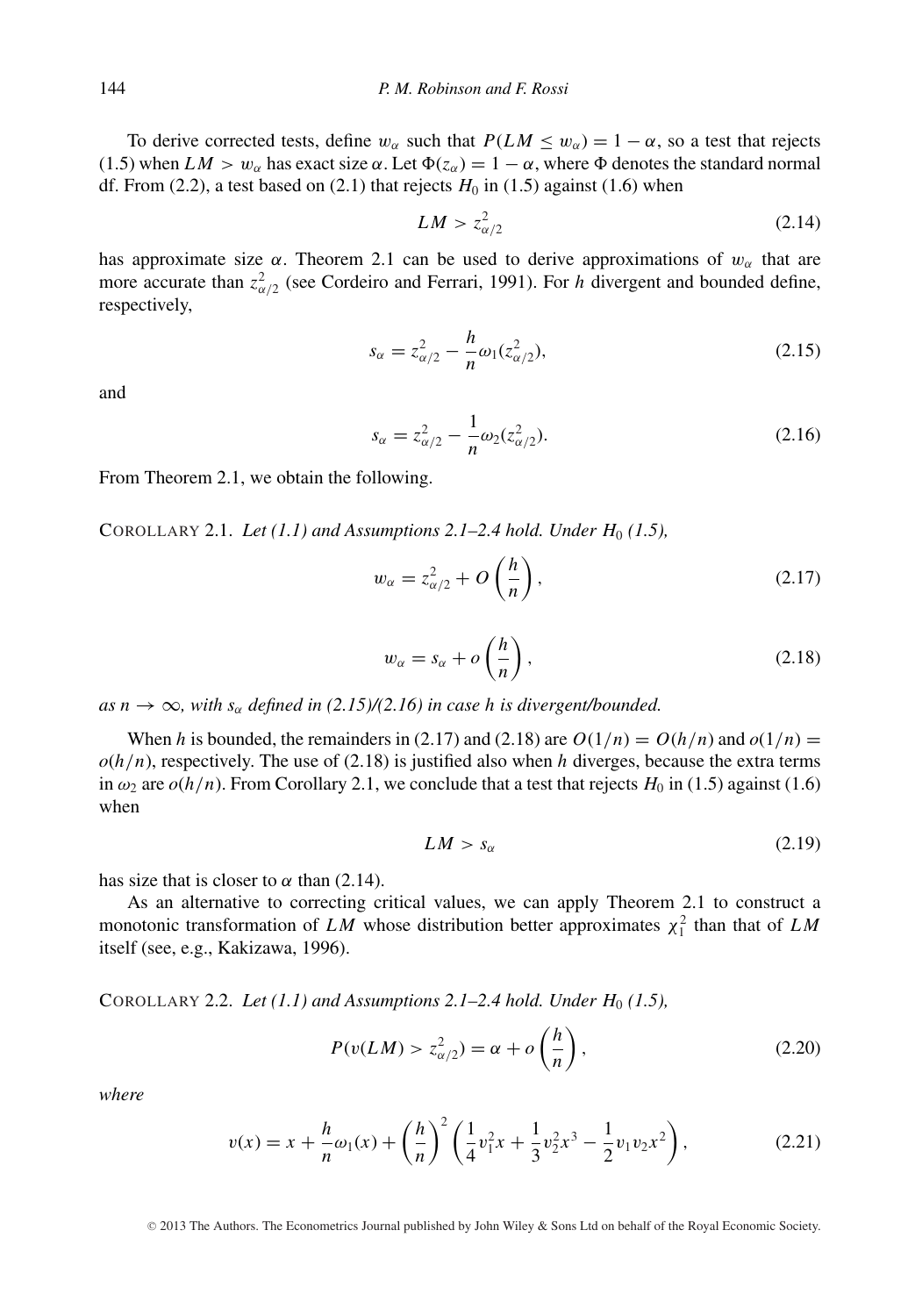*when*  $h \to \infty$  *as*  $n \to \infty$ *, and* 

$$
v(x) = x + \frac{1}{n}\omega_2(x) + \frac{1}{n^2} \left( \frac{1}{4} (hv_1 - 2(k+2))^2 x + \frac{1}{3} (2 - v_2 h)^2 x^3 + \frac{1}{2} (hv_1 - 2(k+2))(2 - v_2 h) x^2 \right),
$$
\n(2.22)

*when*  $h = O(1)$  *as*  $n \to \infty$ *.* 

The remainder in (2.20) is  $o(1/n) = o(h/n)$  when *h* is bounded. From (2.20), we deduce that a test that rejects  $H_0$  when

$$
v(LM) > z_{\alpha/2}^2 \tag{2.23}
$$

is more accurate than (2.14).

#### 3. MOMENTS-BASED CORRECTION

Robinson (2008) proposed both mean-adjusted and mean-and-variance-adjusted variants of (2.1), which might be expected to have better finite sample properties than  $(2.1)$ , while still being asymptotically  $\chi_1^2$ . Because mean adjusting alone might, for smallish *n*, increase variance, offsetting the gain in accuracy from centring, we focus on the mean-and-variance correction. Such corrected statistics are theoretically convenient because under (1.5), (2.1) depends on the ratio  $\epsilon' P W P \epsilon / \epsilon' P \epsilon$ , which is independent of its denominator, so its moments can be explicitly calculated (Pitman, 1937).

The mean-and-variance-adjusted statistic in Robinson (2008) starts from

$$
\left(\frac{2}{\text{Var}(LM)}\right)^{1/2} (LM - E[LM]) + 1,\tag{3.1}
$$

then replacing  $E[LM]$  and  $Var(LM)$  by approximations. Under Assumptions 2.1–2.4 and (1.5),

$$
E[LM] = 1 + \frac{h}{na}(e^2 + f - d) + o\left(\frac{h}{n}\right),
$$
\n(3.2)

when  $h \to \infty$  as  $n \to \infty$ , and

$$
E[LM] = 1 + \frac{h}{na}(e^2 + f - d) - \frac{2(1 - k)}{n} + o\left(\frac{1}{n}\right),\tag{3.3}
$$

when  $h = O(1)$  as  $n \to \infty$ . By formulae for moments of normal quadratic forms (see, e.g., Ghazal, 1996),

$$
\text{Var}(LM) = 2 + \frac{h}{na} \left( 4(e^2 + f - d) + \frac{3c - be}{a} \right) + o\left(\frac{h}{n}\right),\tag{3.4}
$$

when *h* is divergent, and

$$
\text{Var}(LM) = 2 + \frac{h}{na} \left( 4(e^2 + f - d) + \frac{3c - be}{a} \right) - \frac{8(4 - k)}{n} + o\left(\frac{1}{n}\right),\tag{3.5}
$$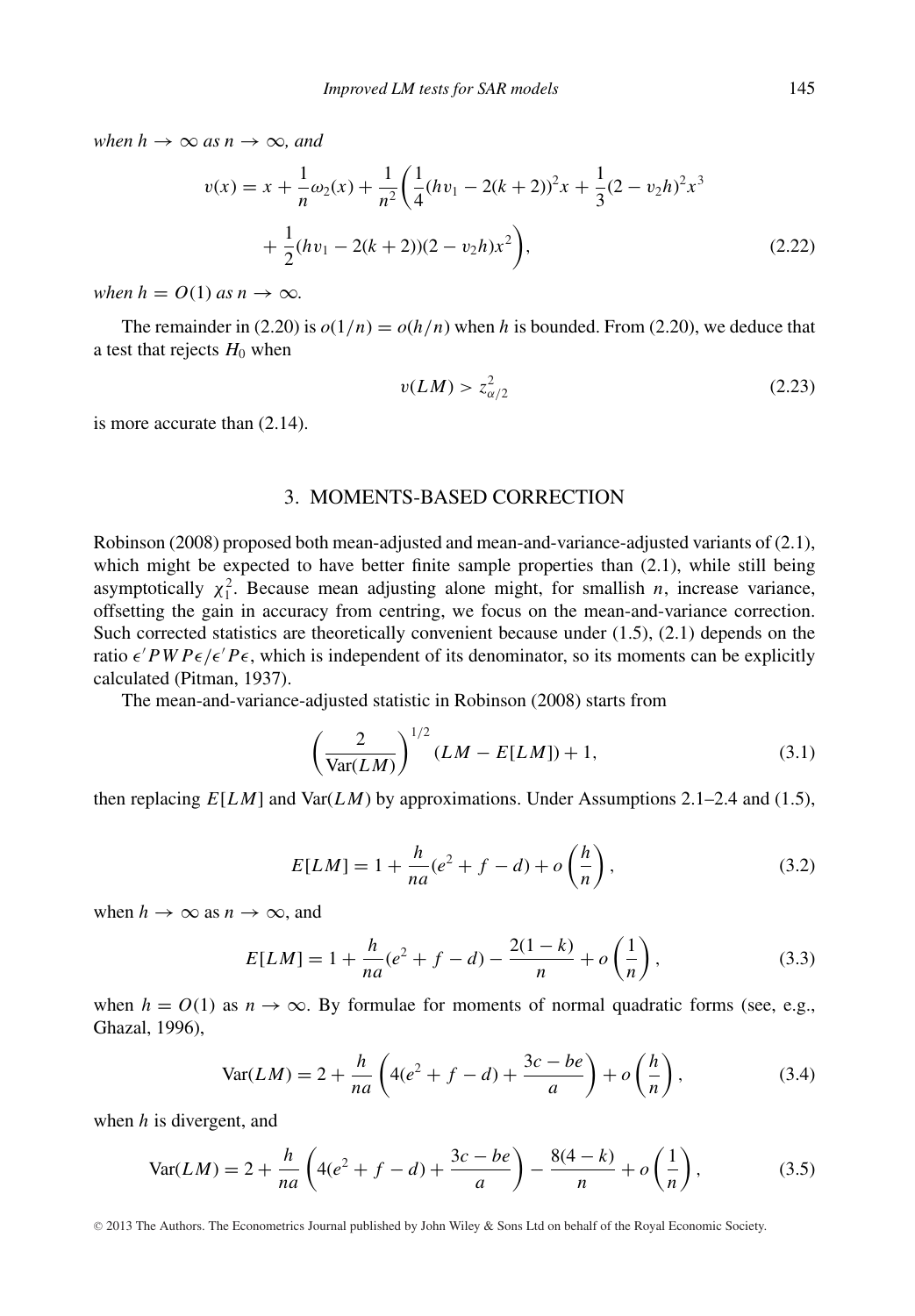when *h* is bounded. Thus

$$
(3.1) = LM_1 + o_p\left(\frac{h}{n}\right) \tag{3.6}
$$

when  $h \to \infty$ , and

$$
(3.1) = LM_2 + o_p\left(\frac{1}{n}\right) \tag{3.7}
$$

when  $h = O(1)$ , where

$$
LM_1 = LM - \frac{h}{na} \left( (e^2 + f - d)LM + \frac{3c - be}{4a} (LM - 1) \right),
$$
 (3.8)

$$
LM_2 = LM - \frac{h}{na} \left( (e^2 + f - d)LM + \frac{3c - be}{4a} (LM - 1) \right) + \frac{1}{n} (-6 + 2(4 - k)LM).
$$
\n(3.9)

By construction,  $LM_1$  and  $LM_2$  have mean and variance that are closer to those of a  $\chi_1^2$ random variable than  $LM$ , so we expect the test that rejects  $H_0$  when

$$
LM_i > z_{\alpha/2}^2,\tag{3.10}
$$

where  $i = 1$  for *h* divergent and  $i = 2$  for *h* bounded, will have size closer to  $\alpha$  than (2.14). Although *LM*<sub>1</sub> is computationally simpler, *LM*<sub>2</sub> is valid also when *h* is divergent, because (−6 +  $2(4 - k)LM$ /*n* is  $o_p(h/n)$ . The finite sample performance of (3.10) is compared to (2.19) and (2.23) in Section 6.

#### 4. ANALYSIS OF LOCAL POWER

We now focus on testing  $(1.5)$  in  $(1.1)$  against the local alternatives

$$
H_1: \ \lambda_n = \left(\frac{h}{n}\right)^{1/2} \delta, \quad \delta \neq 0. \tag{4.1}
$$

It follows from (1.1) that

$$
y = X\beta + S^{-1}(\lambda_n)\epsilon,\tag{4.2}
$$

where  $S(x) = I - xW$ , because for *n* large enough  $|\lambda_n| < 1$  and existence of  $S^{-1}(\lambda_n)$  is guaranteed by Assumption 2.2. For  $Z \sim \mathcal{N}(0, 1)$ , denote by  $\Psi(x; v)$  the df of  $(Z + v)^2$ , the noncentral  $\chi_1^2$  random variable with non-centrality parameter *ν*, its probability density function (pdf) being

$$
\psi(x; v) = \frac{1}{\sqrt{2\pi}} x^{-1/2} \cosh(v x^{1/2}) \exp(-(x + v^2)/2), \ x > 0.
$$
 (4.3)

Define also

$$
\tau(x; v) = \sqrt{\frac{2}{\pi}} \sinh(v x^{1/2}) \exp\left(-\frac{1}{2}(x + v^2)\right), \ x > 0,
$$
 (4.4)

$$
p = -\frac{h}{n}\text{tr}(W^2W').
$$
\n(4.5)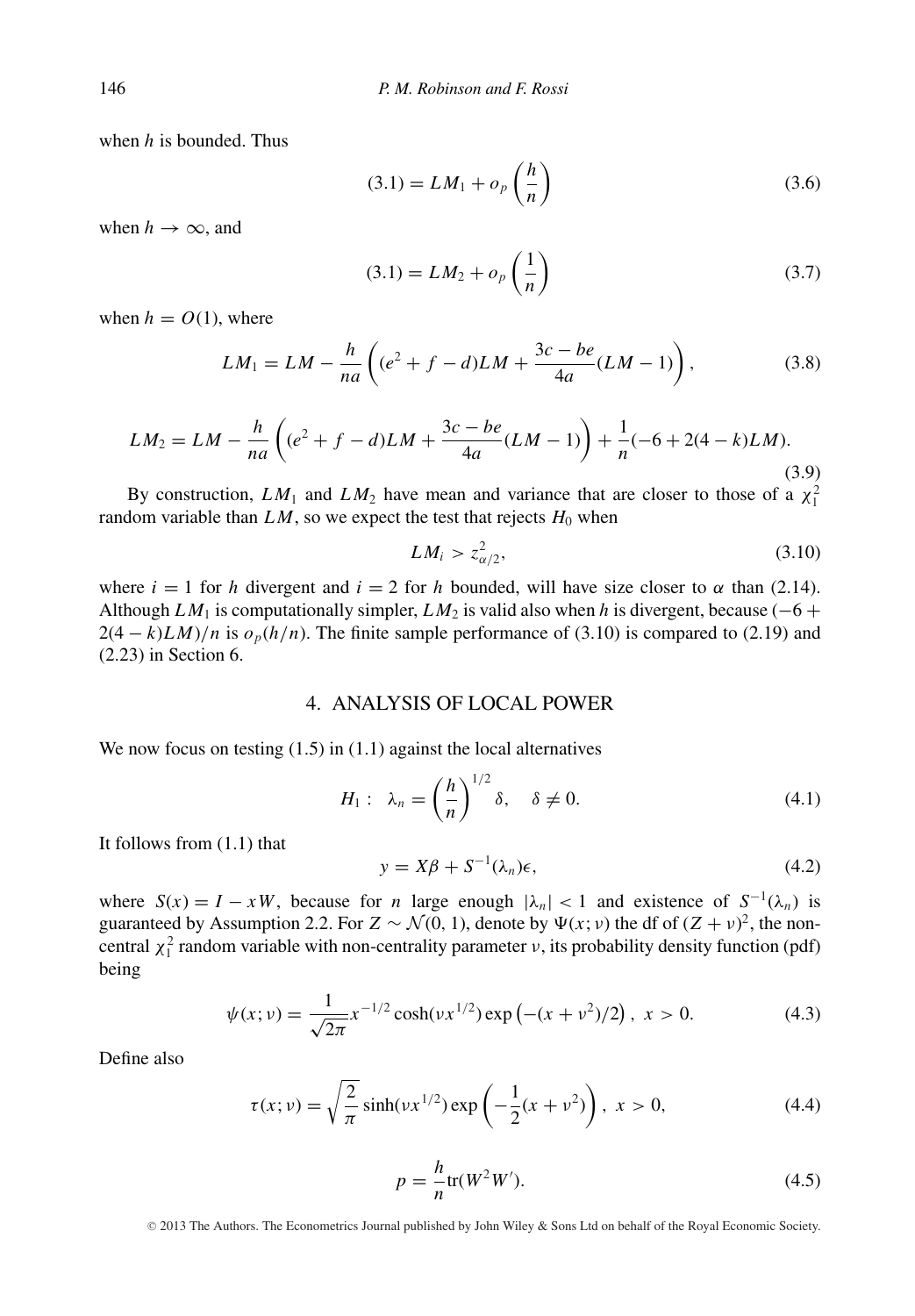THEOREM 4.1. Let  $(1.1)$  and Assumptions 2.1–2.4 hold. Under  $H_1$  (4.1), for any real  $\eta > 0$ , the *df of LM in (2.1) admits the formal Edgeworth expansion*

$$
P(LM \le \eta) = \Psi(\eta; a^{1/2}\delta) + \left(\frac{h}{n}\right)^{1/2} \left(a^{-1/2}(e + \delta^2 p) - \frac{b(a\delta^2 + 1)}{6a^{3/2}}\right) \tau(\eta; a^{1/2}\delta) - \left(\frac{h}{n}\right)^{1/2} \frac{b\delta}{2a} \eta \psi(\eta; a^{1/2}\delta) - \left(\frac{h}{n}\right)^{1/2} \frac{b}{6a^{3/2}} \eta \tau(\eta; a^{1/2}\delta) + o\left(\left(\frac{h}{n}\right)^{1/2}\right),
$$
\n(4.6)

*where*

$$
a^{-1/2}(e + \delta^2 p) - \frac{b(a\delta^2 + 1)}{6a^{3/2}} = O(1), \quad \frac{b\delta}{2a} = O(1), \quad \frac{b}{6a^{3/2}} = O(1) \tag{4.7}
$$

 $as n \rightarrow \infty$ .

The first-order asymptotic approximation to the df of  $LM$  under  $H_1$  (4.1) has error  $O((h/n)^{1/2})$ . Terms of higher order could be derived at expense of considerable algebraical complication.

Theorem 4.1 can be used to derive a more accurate approximation for the local power of the LM test of  $H_0$  against (4.1). Define the power function  $\Pi(x) = P(LM > x) = 1 - P(LM < x)$ . From Theorem 4.1, the test in (2.14) has local power

$$
\Pi(z_{\alpha/2}^2) = 1 - \Psi(z_{\alpha/2}^2; a^{1/2}\delta) - \left(\frac{h}{n}\right)^{1/2} \left(a^{-1/2}(e + \delta^2 p) - \frac{b(a\delta^2 + 1)}{6a^{3/2}}\right) \tau(z_{\alpha/2}^2; a^{1/2}\delta) + \left(\frac{h}{n}\right)^{1/2} \frac{b\delta}{2a} z_{\alpha/2}^2 \Psi(z_{\alpha/2}^2; a^{1/2}\delta) + \left(\frac{h}{n}\right)^{1/2} \frac{b}{6a^{3/2}} z_{\alpha/2}^2 \tau(z_{\alpha/2}^2; a^{1/2}\delta) + o\left(\left(\frac{h}{n}\right)^{1/2}\right).
$$
\n(4.8)

Even the signs of the correction terms can vary with *W*, but the terms can be numerically evaluated for any given *W*. It is therefore possible to establish whether the actual local power of (2.14) is likely to be higher or lower than that of (2.14). It is worth stressing that (4.8) holds also in case of tests (2.19), (2.23) and (3.10) because the extra terms implied by the size corrections would be of order  $o((h/n)^{1/2})$ . Hence, tests (2.19), (2.23) and (3.10) have sizes that are closer to  $\alpha$  than (2.14), which has local power as in (4.8). This paper is concerned with refinements of the LM test, and a comparison between its higher-order power with other existing tests of (1.5) is beyond our scope. However, Theorem 4.1 can be useful for further studies on higher-order efficiency of tests of *H*<sup>0</sup> (1.5) in SAR models, along the lines of, e.g., Peers (1971), Taniguchi (1991) or Rao and Mukerjee (1994).

#### 5. BOOTSTRAP CORRECTION AND SIMULATIONS

We have carried out Monte Carlo simulations to investigate the finite sample performance of the tests developed above, and bootstrap tests. The Monte Carlo design, and initial bootstrap

<sup>C</sup> 2013 The Authors. The Econometrics Journal published by John Wiley & Sons Ltd on behalf of the Royal Economic Society.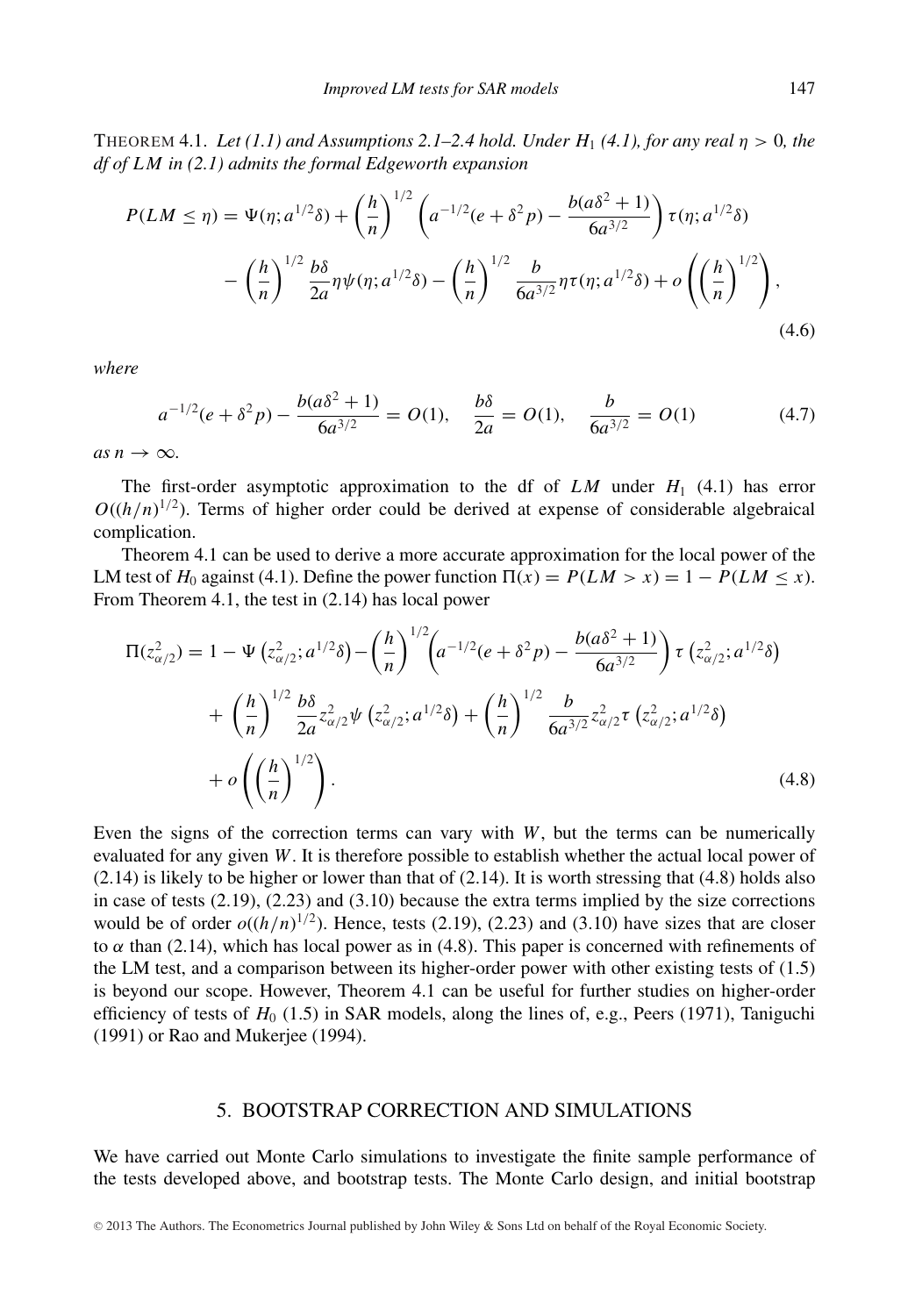|                          | $m=8$<br>$r=5$ | $m=12$<br>$r=8$ | $m=18$<br>$r=11$ | $m = 28$<br>$r=14$ |
|--------------------------|----------------|-----------------|------------------|--------------------|
| Chi square               | 0.016          | 0.020           | 0.028            | 0.032              |
| Edgeworth                | 0.035          | 0.036           | 0.039            | 0.041              |
| Transformation           | 0.033          | 0.038           | 0.043            | 0.039              |
| Mean-variance correction | 0.015          | 0.022           | 0.029            | 0.032              |
| <b>Bootstrap</b>         | 0.040          | 0.055           | 0.056            | 0.058              |
|                          |                |                 |                  |                    |

**Table 2.** Empirical sizes of tests.

**Note:**  $H_0$  (1.5) against  $H_1$  (1.6) for regression with SAR disturbances (1.1) when *h* is divergent.  $\alpha = 5\%$ .

| <b>Table 3.</b> Empirical sizes of tests. |       |        |          |          |  |  |
|-------------------------------------------|-------|--------|----------|----------|--|--|
|                                           | $m=5$ | $m=5$  | $m=5$    | $m=5$    |  |  |
|                                           | $r=8$ | $r=20$ | $r = 40$ | $r = 80$ |  |  |
| Chi square                                | 0.024 | 0.031  | 0.044    | 0.046    |  |  |
| Edgeworth                                 | 0.045 | 0.046  | 0.053    | 0.054    |  |  |
| Transformation                            | 0.044 | 0.045  | 0.047    | 0.046    |  |  |
| Mean-variance correction                  | 0.032 | 0.039  | 0.041    | 0.052    |  |  |
| <b>Bootstrap</b>                          | 0.039 | 0.045  | 0.048    | 0.046    |  |  |

**Note:**  $H_0$  (1.5) against  $H_1$  (1.6) for regression with SAR disturbances (1.1) when *h* is bounded.  $\alpha = 5\%$ .

specification, correspond to those in RR, except that they focused only on the models (1.2) and (1.3), which have no varying regressors. Our bootstrap test against (1.6) was obtained by computing the independent bootstrap null statistics

$$
LM_j^* = (nh/a)(u_j^* PWPu_j^*/u_j^* P u_j^*)^2, \quad j = 1, ..., 199,
$$
\n(5.1)

each  $u_j^*$  being a vector of independent  $\mathcal N$  (0*, y'Py/n*) variables. For  $\alpha = 0.05$ , denote by  $w_\alpha^*$ the largest value solving  $\sum_{j=1}^{199} 1(LM^* \leq w^*_{\alpha})/199 \leq 1 - \alpha$ , with 1(*.*) denoting the indicator function. We reject  $H_0$  (1.5) against (1.6) when

$$
LM > w_{\alpha}^*.\tag{5.2}
$$

We choose *W* as in (1.7), whence  $h = m - 1$ , *W* is symmetric, satisfies  $Wl = l$  and has non-negative elements. Because the tests derived in the previous sections can vary depending on whether  $h$  is divergent or bounded, we reflect both cases in our choices of  $(m, r)$ . We choose  $(m, r) = (8, 5)$ ,  $(12, 8)$ ,  $(18, 11)$  and  $(28, 14)$  (as in Table 1, and corresponding to *<sup>n</sup>* <sup>=</sup> <sup>40</sup>*,* <sup>96</sup>*,* <sup>198</sup>*,* 392) to represent divergent *<sup>h</sup>*, and (*m, r*) <sup>=</sup> (5*,* 8), (5*,* 20), (5*,* 40) and (5*,* 80) (which correspond to  $n = 40$ , 100, 200, 400) to represent bounded *h*. As in Table 1, the  $\epsilon_i$  were generated as  $\mathcal{N}(0, 1)$ , and results are based on 1000 replications. In the tables, we denote by chi square, Edgeworth, transformation, mean-variance correction and bootstrap the empirical sizes of tests  $(2.14)$ ,  $(2.19)$ ,  $(2.23)$ ,  $(3.10)$  and  $(5.2)$ , respectively. In the text, we use the respective abbreviations C, E, T, MV and B. Tables 2–7 report empirical sizes of the tests for models (1.1), (1.2) and (1.3).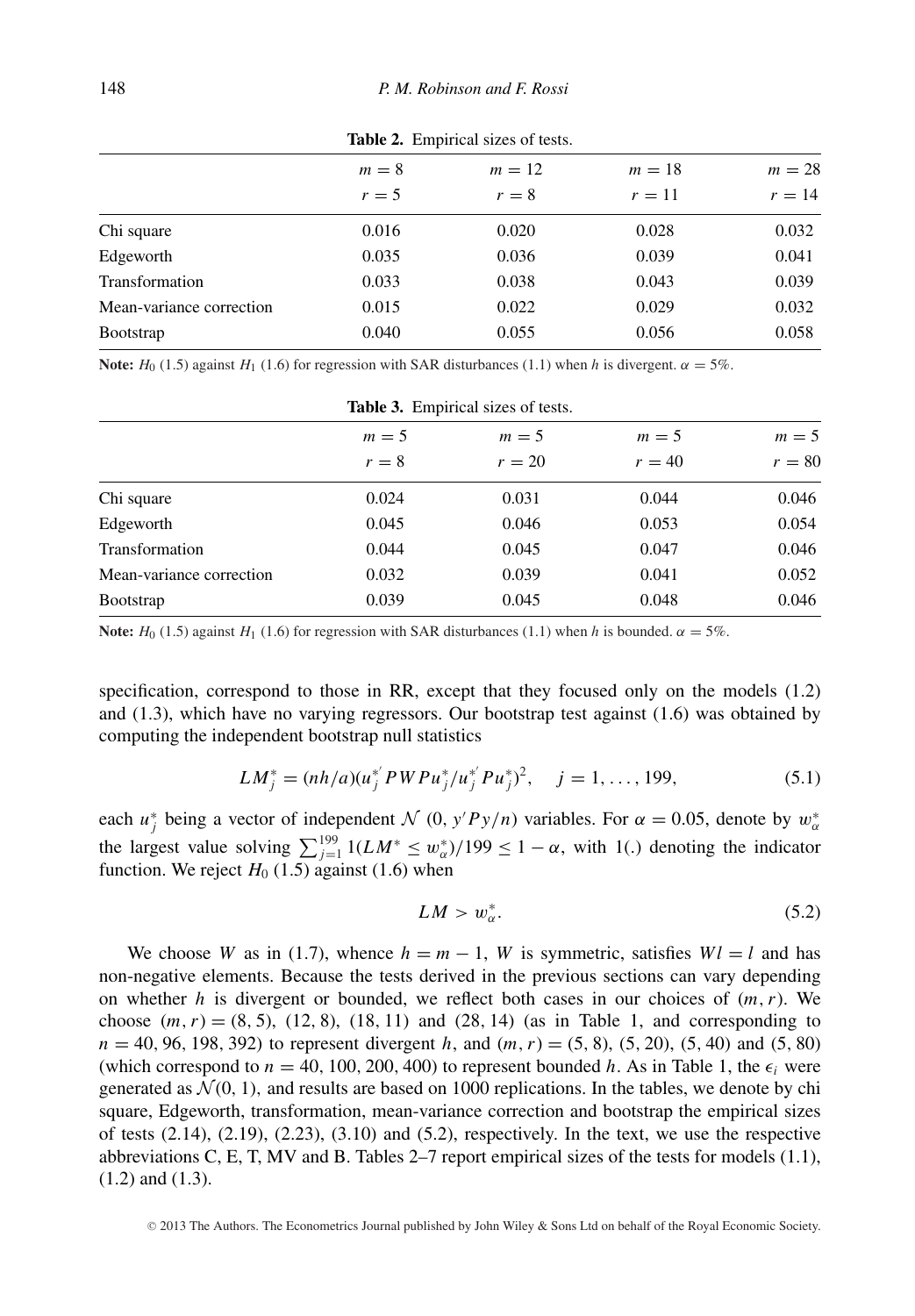|                          | $m=8$<br>$r=5$ | $m=12$<br>$r=8$ | $m=18$<br>$r=11$ | $m=28$<br>$r=14$ |
|--------------------------|----------------|-----------------|------------------|------------------|
| Chi square               | 0.030          | 0.031           | 0.035            | 0.038            |
| Edgeworth                | 0.042          | 0.042           | 0.043            | 0.045            |
| Transformation           | 0.039          | 0.037           | 0.040            | 0.045            |
| Mean-variance correction | 0.022          | 0.032           | 0.033            | 0.037            |
| <b>B</b> ootstrap        | 0.057          | 0.045           | 0.047            | 0.055            |

**Table 4.** Empirical sizes of tests.

**Note:**  $H_0$  (1.5) against  $H_1$  (1.6) for the pure SAR model (1.2) when *h* is divergent.  $\alpha = 5\%$ .

| <b>Table 5.</b> Empirical sizes of tests. |       |        |          |          |  |  |
|-------------------------------------------|-------|--------|----------|----------|--|--|
|                                           | $m=5$ | $m=5$  |          | $m=5$    |  |  |
|                                           | $r=8$ | $r=20$ | $r = 40$ | $r = 80$ |  |  |
| Chi square                                | 0.030 | 0.038  | 0.039    | 0.045    |  |  |
| Edgeworth                                 | 0.043 | 0.045  | 0.052    | 0.047    |  |  |
| Transformation                            | 0.041 | 0.046  | 0.048    | 0.045    |  |  |
| Mean-variance correction                  | 0.035 | 0.036  | 0.041    | 0.048    |  |  |
| <b>B</b> ootstrap                         | 0.063 | 0.052  | 0.054    | 0.048    |  |  |

**Note:**  $H_0$  (1.5) against  $H_1$  (1.6) for the pure SAR model (1.2) when *h* is bounded.  $\alpha = 5\%$ .

| <b>Table 6.</b> Empirical sizes of tests. |       |          |        |        |  |
|-------------------------------------------|-------|----------|--------|--------|--|
|                                           | $m=8$ | $m = 12$ |        | $m=28$ |  |
|                                           | $r=5$ | $r=8$    | $r=11$ | $r=14$ |  |
| Chi square                                | 0.031 | 0.032    | 0.034  | 0.039  |  |
| Edgeworth                                 | 0.040 | 0.041    | 0.053  | 0.048  |  |
| Transformation                            | 0.061 | 0.045    | 0.041  | 0.058  |  |
| Mean-variance correction                  | 0.020 | 0.023    | 0.032  | 0.040  |  |
| <b>Bootstrap</b>                          | 0.055 | 0.045    | 0.049  | 0.045  |  |

**Note:**  $H_0$  (1.5) against  $H_1$  (1.6) for the intercept model (1.3) when *h* is divergent.  $\alpha = 5\%$ .

| <b>Table 7.</b> Empirical sizes of tests. |       |        |          |          |  |
|-------------------------------------------|-------|--------|----------|----------|--|
|                                           | $m=5$ | $m=5$  | $m = 5$  | $m = 5$  |  |
|                                           | $r=8$ | $r=20$ | $r = 40$ | $r = 80$ |  |
| Chi square                                | 0.023 | 0.035  | 0.036    | 0.042    |  |
| Edgeworth                                 | 0.040 | 0.044  | 0.040    | 0.052    |  |
| Transformation                            | 0.046 | 0.049  | 0.048    | 0.051    |  |
| Mean-variance correction                  | 0.023 | 0.041  | 0.045    | 0.048    |  |
| <b>B</b> ootstrap                         | 0.057 | 0.040  | 0.043    | 0.046    |  |

**Note:**  $H_0$  (1.5) against  $H_1$  (1.6) for the intercept model (1.3) when *h* is bounded.  $\alpha = 5\%$ .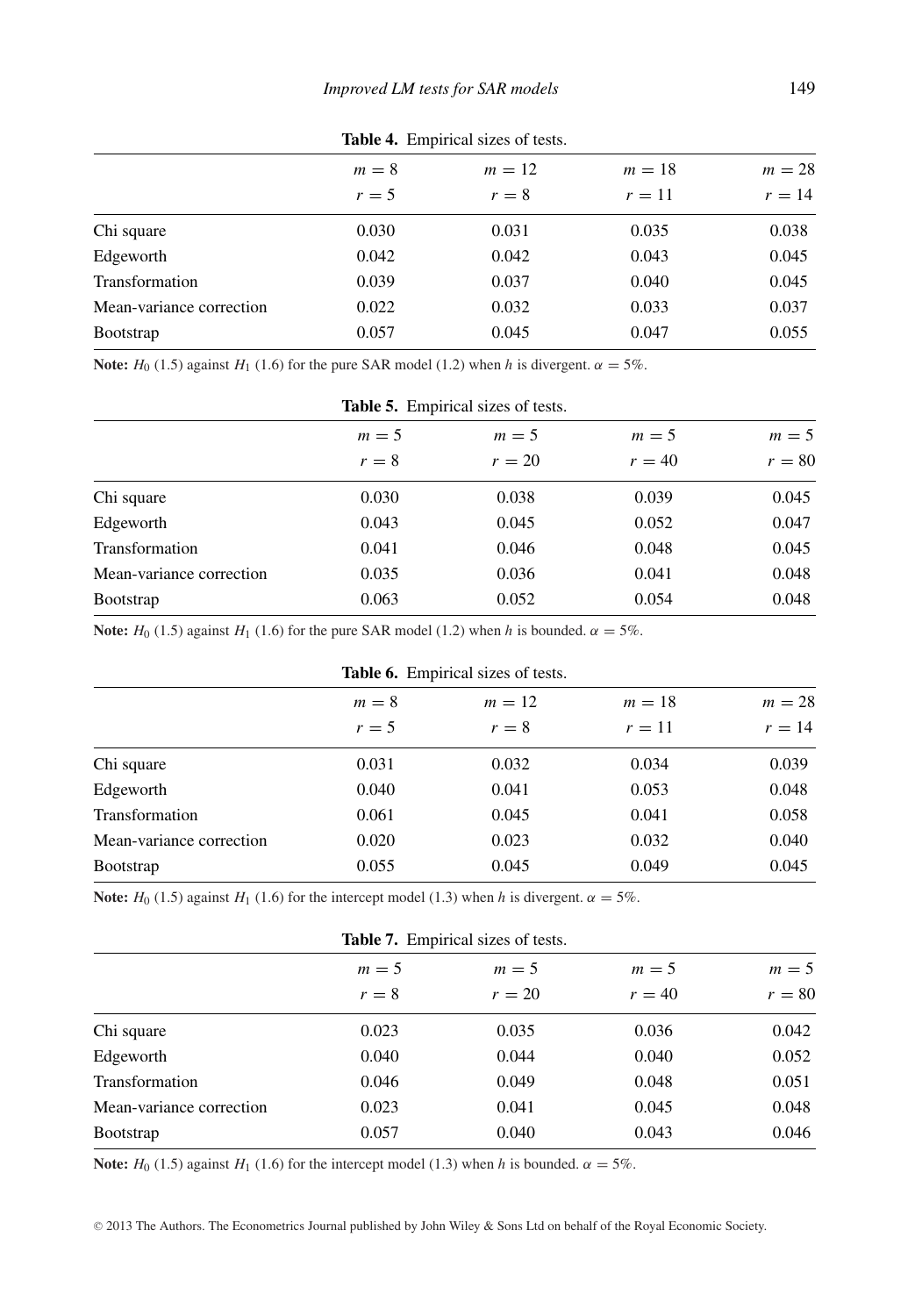Tables 2 and 3 concern the regression model with SAR disturbances (1.1), where  $k = 3$ , with *X* having first column *l*, and elements of the other two columns generated independently and uniformly [0*,* 1], when *h* (and thus *m* in (1.7)) is divergent and bounded, respectively. The standard test C is considerably under-sized in both cases, and the overall pattern of the results is consistent with the results in Theorem 2.1, where the df of LM converges at rate *n* when *h* is bounded and at the slower  $n/h$  when  $h$  is divergent. Indeed, from the first row of Table 2, as *n* increases from  $n = 40$  to  $n = 392$ , the deviation between empirical and nominal sizes only decreases by 47%, while from the first row of Table 3, such deviation decreases by 85% when *n* increases from  $n = 40$  to  $n = 400$ . The Edgeworth-corrected tests E and T seem to perform very well in both cases, offering an average (across sample sizes considered) respective improvement over C of 52% and 54% when *h* is divergent, and of 52% and 50% when *h* is bounded. The MV test is very under-sized, the discrepancy between actual and nominal values decreasing by only 2% and 18% for divergent and bounded *h*, respectively, compared to C. The average improvement offered by B is 71% when *h* is divergent, and 50% when *h* is bounded and its performance is comparable (or even superior, in case *h* is divergent) to E and T. Overall, E, T and B perform very well.

Tables 4 and 5 concern pure SAR (1.2) for divergent and bounded *h*, respectively. Although less severely than in Tables 2 and 3, C is under-sized for all *n*. When *h* is divergent and as *n* increases from  $n = 40$  and  $n = 392$ , the deviation between actual and nominal values decreases by 40%, while when *h* is bounded and *n* increases from  $n = 40$  to  $n = 400$  it decreases by 75%, consistently with Theorem 2.1 (with  $d = e = f = k = 0$ ). Also, when h is divergent sizes for E, T, MV and B are, respectively, on average, across the sample sizes considered, 57%, 42%, 14% and 69% closer to 0*.*05 than those for C. Such figures become 61%, 51%, 22% and 60% when *h* is bounded. In both cases, the performance of E, T and B is satisfactory, with B and E offering the greatest improvement when *h* is divergent and bounded, respectively. The test MV, again, is less satisfactory than T, E and B, even though its performance is slightly better than that in Tables 2 and 3.

Tables 6 and 7 concern the intercept model  $(1.3)/(1.4)$  for divergent and bounded *h*, respectively. The pattern remains similar. On average, across the sample sizes considered, for E, T and B, the discrepancies between actual and nominal values are reduced by 65%, 46% and 74% when *h* is divergent, and by 57%, 88% and 52% when *h* is bounded. Overall, E, T and B perform well, with B offering the highest improvement when *h* is divergent and T considerably outperforming both E and B when *h* is bounded. Surprisingly, when *h* is divergent, the MV test is outperformed by C; on average, the empirical sizes for C are 28% closer to the nominal values than those for MV. However, when *h* is bounded MV offers an average improvement of 45% over C.

In Tables 8–13, we examine powers of (the non-size-corrected tests) C, E, T, MV and B against

$$
H_1: \ \lambda = \bar{\lambda} \neq 0,\tag{5.3}
$$

for  $\bar{\lambda} = 0.1, 0.5$  and 0.8.

Tables 8 and 9 concern the same regression setting as in Tables 2 and 3. We observe that C, E, T and B perform well for all *n*, with C slightly the worst. The few exceptions occur for  $\bar{\lambda} = 0.1$ , where E and T are outperformed by C for  $(m, r) = (18, 11)$  and  $(m, r) = (5, 80)$ , respectively. MV, instead, is outperformed by C for all sample sizes in almost all settings. Overall, *B* seems to offer the highest power.

<sup>C</sup> 2013 The Authors. The Econometrics Journal published by John Wiley & Sons Ltd on behalf of the Royal Economic Society.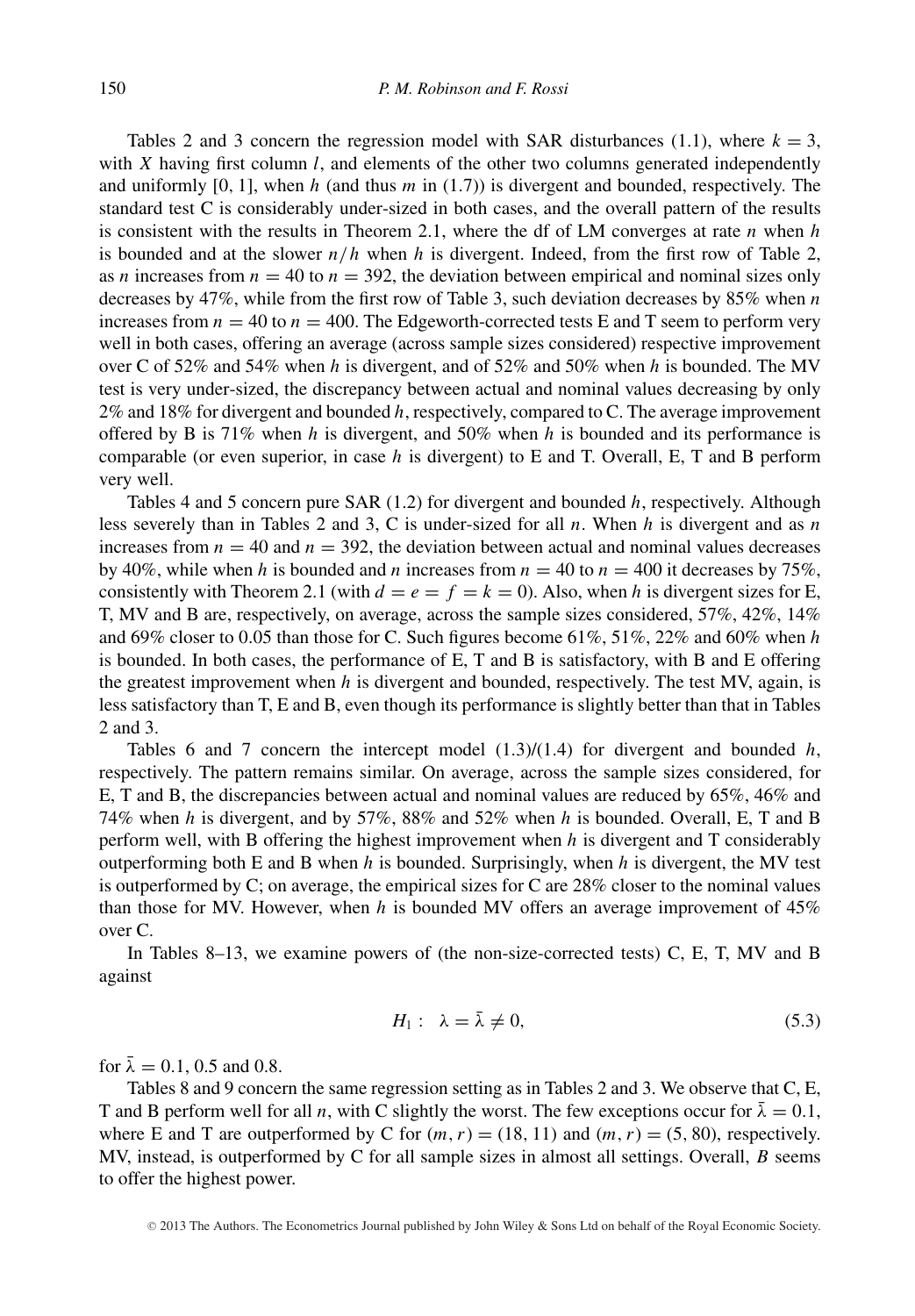|                          |                 | $m=8$  | $m=12$ | $m=18$ | $m=28$ |
|--------------------------|-----------------|--------|--------|--------|--------|
|                          | $\bar{\lambda}$ | $r=5$  | $r=8$  | $r=11$ | $r=14$ |
| Chi square               | 0.1             | 0.0620 | 0.0790 | 0.0920 | 0.0920 |
|                          | 0.5             | 0.5850 | 0.8100 | 0.8890 | 0.9530 |
|                          | 0.8             | 0.9750 | 0.9990 | 1      | 1      |
| Edgeworth                | 0.1             | 0.0730 | 0.0840 | 0.0880 | 0.1120 |
|                          | 0.5             | 0.6230 | 0.8150 | 0.8980 | 0.9540 |
|                          | 0.8             | 0.9750 |        |        | 1      |
| Transformation           | 0.1             | 0.0790 | 0.0910 | 0.0990 | 0.1040 |
|                          | 0.5             | 0.5980 | 0.8160 | 0.8920 | 0.9540 |
|                          | 0.8             | 0.9820 | 0.9980 | 1      | 1      |
| Mean-variance correction | 0.1             | 0.0510 | 0.0650 | 0.0780 | 0.0940 |
|                          | 0.5             | 0.5860 | 0.7540 | 0.8760 | 0.9410 |
|                          | 0.8             | 0.9770 | 0.9990 | 1      | 1      |
| <b>Bootstrap</b>         | 0.1             | 0.1080 | 0.1100 | 0.1260 | 0.1270 |
|                          | 0.5             | 0.6580 | 0.8230 | 0.9050 | 1      |
|                          | 0.8             | 0.9860 |        |        | 1      |
|                          |                 |        |        |        |        |

**Table 8.** Empirical powers of tests.

**Note:**  $H_0$  (1.5) against  $H_1$  (5.3), with  $\bar{\lambda} = 0.1, 0.5, 0.8$ , for regression with SAR disturbances (1.1) when *h* is divergent.  $\alpha = 5\%$ .

|                          | Table 9. Empirical powers of tests. |         |        |          |          |  |
|--------------------------|-------------------------------------|---------|--------|----------|----------|--|
|                          |                                     | $m = 5$ | $m=5$  | $m=5$    | $m=5$    |  |
|                          | λ                                   | $r=8$   | $r=20$ | $r = 40$ | $r = 80$ |  |
| Chi square               | 0.1                                 | 0.0850  | 0.1290 | 0.2130   | 0.3390   |  |
|                          | 0.5                                 | 0.7800  | 0.9880 | 1        |          |  |
|                          | 0.8                                 | 1       | 1      |          |          |  |
| Edgeworth                | 0.1                                 | 0.0860  | 0.1290 | 0.2340   | 0.3390   |  |
|                          | 0.5                                 | 0.7820  | 0.9920 | 1        |          |  |
|                          | 0.8                                 | 1       | 1      |          |          |  |
| Transformation           | 0.1                                 | 0.0890  | 0.1370 | 0.2180   | 0.3210   |  |
|                          | 0.5                                 | 0.7920  | 0.9900 |          |          |  |
|                          | 0.8                                 | 0.9990  | 1      |          |          |  |
| Mean-variance correction | 0.1                                 | 0.0730  | 0.1260 | 0.2140   | 0.3370   |  |
|                          | 0.5                                 | 0.7730  | 0.9920 |          |          |  |
|                          | 0.8                                 | 0.9990  | 1      |          |          |  |
| <b>Bootstrap</b>         | 0.1                                 | 0.0910  | 0.1300 | 0.2290   | 0.3520   |  |
|                          | 0.5                                 | 0.8090  | 0.9890 |          |          |  |
|                          | 0.8                                 | 0.9980  | 1      |          |          |  |

**Note:** *<sup>H</sup>*<sup>0</sup> (1.5) against *<sup>H</sup>*<sup>1</sup> (5.3), with *<sup>λ</sup>*¯ <sup>=</sup> <sup>0</sup>*.*1, 0.5 and 0.8, for regression with SAR disturbances (1.1) when *<sup>h</sup>* is bounded.  $\alpha = 5\%$ .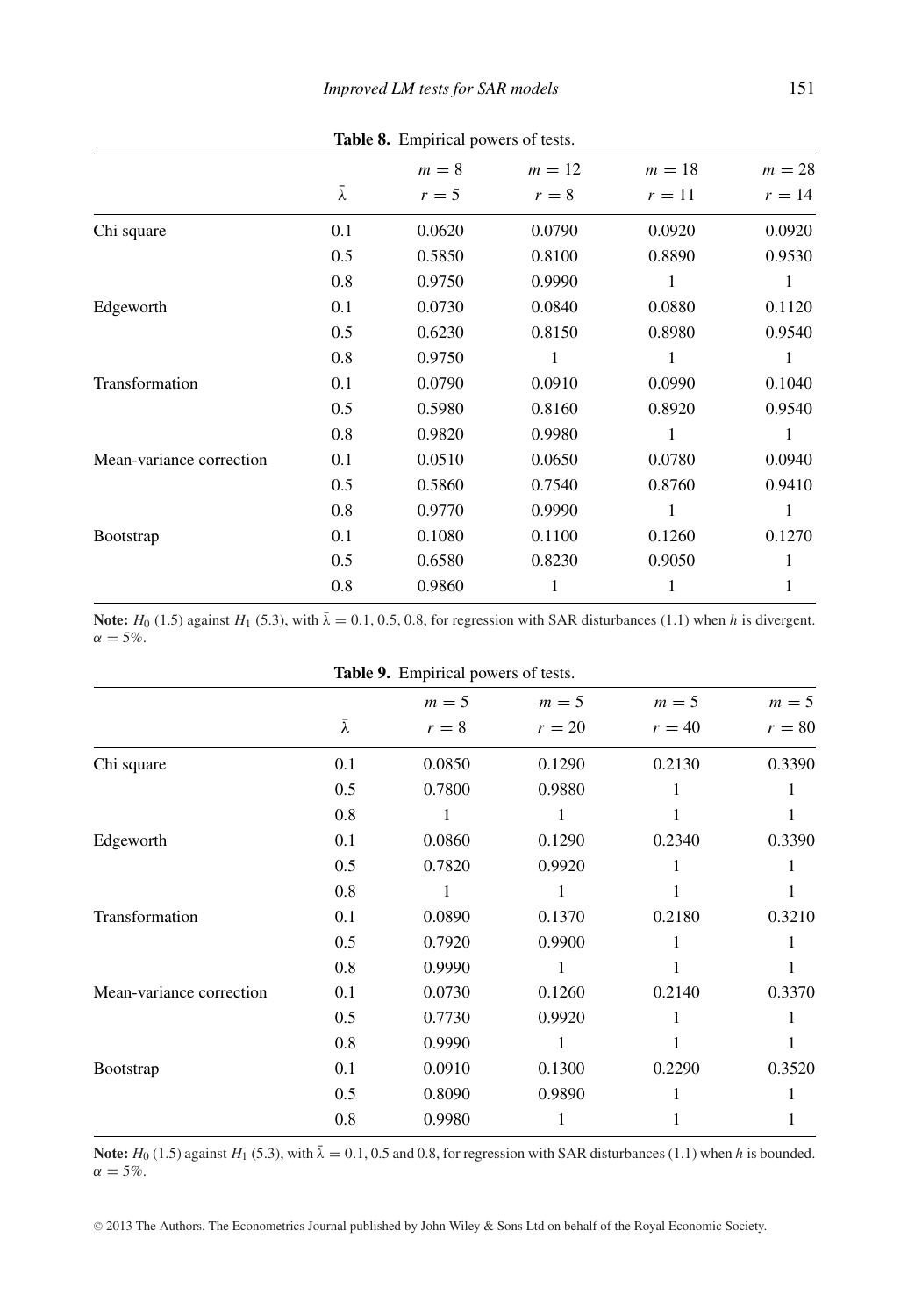|                          |                 | $m=8$  | $m=12$  | $m=18$ | $m=28$ |
|--------------------------|-----------------|--------|---------|--------|--------|
|                          | $\bar{\lambda}$ | $r=5$  | $r = 8$ | $r=11$ | $r=14$ |
| Chi square               | 0.1             | 0.1050 | 0.1200  | 0.1290 | 0.1312 |
|                          | 0.5             | 0.7110 | 0.8680  | 0.9180 | 0.9680 |
|                          | 0.8             | 0.9930 | 1       | 1      | 1      |
| Edgeworth                | 0.1             | 0.1040 | 0.1140  | 0.1210 | 0.1315 |
|                          | 0.5             | 0.7220 | 0.8470  | 0.9210 | 0.9830 |
|                          | 0.8             | 0.9930 | 1       |        | 1      |
| Transformation           | 0.1             | 0.0960 | 0.1160  | 0.1180 | 0.1400 |
|                          | 0.5             | 0.7170 | 0.8470  | 0.9300 | 0.9560 |
|                          | 0.8             | 0.9960 | 1       | 1      | 1      |
| Mean-variance correction | 0.1             | 0.0560 | 0.0910  | 0.1070 | 0.1130 |
|                          | 0.5             | 0.6300 | 0.8360  | 0.9112 | 0.9480 |
|                          | 0.8             | 0.9890 | 1       | 1      | 1      |
| <b>Bootstrap</b>         | 0.1             | 0.1070 | 0.1260  | 0.1340 | 0.1370 |
|                          | 0.5             | 0.7660 | 0.8790  | 0.9330 | 1      |
|                          | 0.8             | 0.9960 | 0.9980  |        | 1      |
|                          |                 |        |         |        |        |

**Table 10.** Empirical powers of tests.

**Note:**  $H_0$  (1.5) against  $H_1$  (5.3), with  $\bar{\lambda} = 0.1$ , 0.5 and 0.8, for the pure SAR model (1.2) when *h* is divergent.  $\alpha = 5\%$ .

|                          |     | <b>Table 11.</b> Empirical powers of tests. |         |          |          |
|--------------------------|-----|---------------------------------------------|---------|----------|----------|
|                          |     | $m = 5$                                     | $m = 5$ | $m = 5$  | $m=5$    |
|                          | λ   | $r = 8$                                     | $r=20$  | $r = 40$ | $r = 80$ |
| Chi square               | 0.1 | 0.1000                                      | 0.1520  | 0.2400   | 0.3560   |
|                          | 0.5 | 0.8700                                      | 0.9940  |          |          |
|                          | 0.8 | 1                                           | 1       |          | 1        |
| Edgeworth                | 0.1 | 0.1130                                      | 0.1580  | 0.2440   | 0.3460   |
|                          | 0.5 | 0.8650                                      | 0.9960  | 1        | 1        |
|                          | 0.8 | 1                                           |         |          | 1        |
| Transformation           | 0.1 | 0.1160                                      | 0.1800  | 0.2410   | 0.3640   |
|                          | 0.5 | 0.8930                                      | 0.9920  |          |          |
|                          | 0.8 | 1                                           | 1       | 1        | 1        |
| Mean-variance correction | 0.1 | 0.0960                                      | 0.1610  | 0.2090   | 0.3370   |
|                          | 0.5 | 0.8620                                      | 0.9940  |          |          |
|                          | 0.8 | 1                                           | 1       |          | 1        |
| <b>Bootstrap</b>         | 0.1 | 0.1240                                      | 0.1660  | 0.2110   | 0.3450   |
|                          | 0.5 | 0.9000                                      | 0.9940  |          | 1        |
|                          | 0.8 | 1                                           | 1       |          | 1        |

**Table 11.** Empirical powers of

Note:  $H_0$  (1.5) against  $H_1$  (5.3), with  $\bar{\lambda} = 0.1, 0.5$  and 0.8, for the pure SAR model in (1.2) when *h* is bounded.  $\alpha = 5\%$ .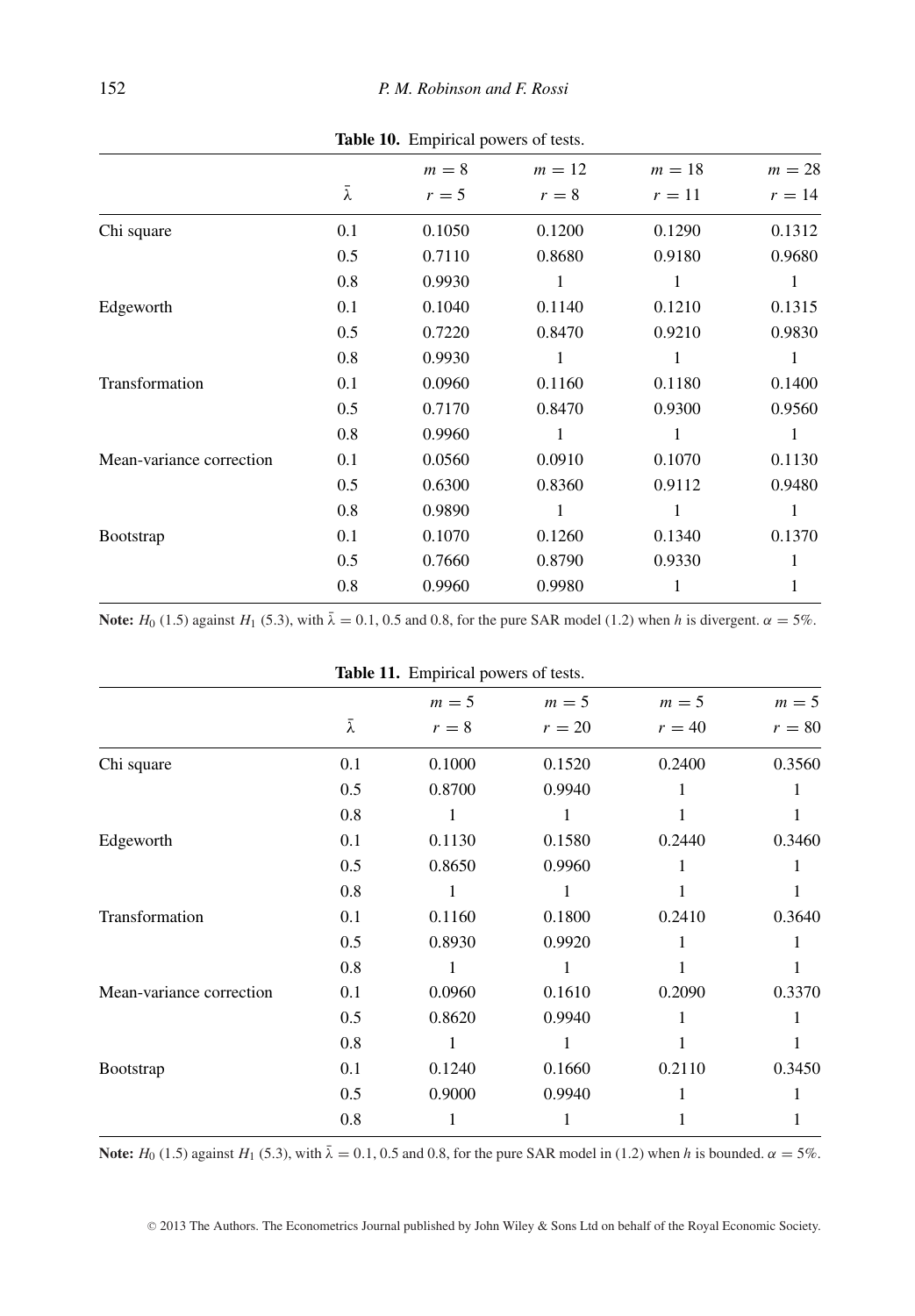|                          |                 | $m=8$  | $m=12$ | $m=18$ | $m=28$ |
|--------------------------|-----------------|--------|--------|--------|--------|
|                          | $\bar{\lambda}$ | $r=5$  | $r=8$  | $r=11$ | $r=14$ |
| Chi square               | 0.1             | 0.0550 | 0.0800 | 0.0930 | 0.0980 |
|                          | 0.5             | 0.6050 | 0.7900 | 0.8800 | 0.9500 |
|                          | 0.8             | 0.9810 | 0.9990 | 1      | 1      |
| Edgeworth                | 0.1             | 0.0720 | 0.0920 | 0.1030 | 0.1040 |
|                          | 0.5             | 0.6150 | 0.7740 | 0.9030 | 0.9360 |
|                          | 0.8             | 0.9810 | 0.9990 | 1      | 1      |
| Transformation           | 0.1             | 0.0700 | 0.0810 | 0.0930 | 0.0980 |
|                          | 0.5             | 0.6140 | 0.7850 | 0.8920 | 0.9400 |
|                          | 0.8             | 0.9810 | 0.9990 | 1      | 1      |
| Mean-variance correction | 0.1             | 0.0510 | 0.0580 | 0.0770 | 0.0910 |
|                          | 0.5             | 0.5510 | 0.7750 | 0.8870 | 0.9250 |
|                          | 0.8             | 0.9690 | 0.9960 | 1      | 1      |
| <b>Bootstrap</b>         | 0.1             | 0.0800 | 0.1110 | 0.1190 | 0.1220 |
|                          | 0.5             | 0.6270 | 0.8330 | 0.8970 | 0.9530 |
|                          | 0.8             | 0.9820 | 1      |        |        |

**Table 12.** Empirical powers of tests.

**Note:**  $H_0$  (1.5) against  $H_1$  (5.3), with  $\bar{\lambda} = 0.1, 0.5$  and 0.8, for the intercept model (1.3) when the sequence *h* is divergent.  $\alpha = 5\%$ .

|                          |     | Table 13. Empirical powers of tests. |        |          |          |
|--------------------------|-----|--------------------------------------|--------|----------|----------|
|                          |     | $m=5$                                | $m=5$  | $m=5$    | $m=5$    |
|                          | λ   | $r=8$                                | $r=20$ | $r = 40$ | $r = 80$ |
| Chi square               | 0.1 | 0.0690                               | 0.1310 | 0.1990   | 0.3470   |
|                          | 0.5 | 0.7800                               | 0.9930 | 1        |          |
|                          | 0.8 | 0.9990                               | 1      |          |          |
| Edgeworth                | 0.1 | 0.1090                               | 0.1390 | 0.2080   | 0.3480   |
|                          | 0.5 | 0.8070                               | 0.9920 | 1        |          |
|                          | 0.8 | 0.9990                               | 1      |          |          |
| Transformation           | 0.1 | 0.0960                               | 0.1370 | 0.2060   | 0.3560   |
|                          | 0.5 | 0.8080                               | 0.9880 | 0.9990   |          |
|                          | 0.8 | 0.9980                               | 1      | 1        |          |
| Mean-variance correction | 0.1 | 0.6880                               | 0.1380 | 0.2190   | 0.3480   |
|                          | 0.5 | 0.7970                               | 0.9950 | 1        |          |
|                          | 0.8 | 1                                    | 1      |          |          |
| <b>Bootstrap</b>         | 0.1 | 0.0950                               | 0.1440 | 0.2040   | 0.3470   |
|                          | 0.5 | 0.8450                               | 0.9920 | 1        |          |
|                          | 0.8 | 1                                    | 1      |          |          |
|                          |     |                                      |        |          |          |

**Note:** *H*<sub>0</sub> (1.5) against *H*<sub>1</sub> (5.3), with  $\bar{\lambda} = 0.1, 0.5$  and 0.8, for the intercept model (1.3) when *h* is bounded.  $\alpha = 5\%$ .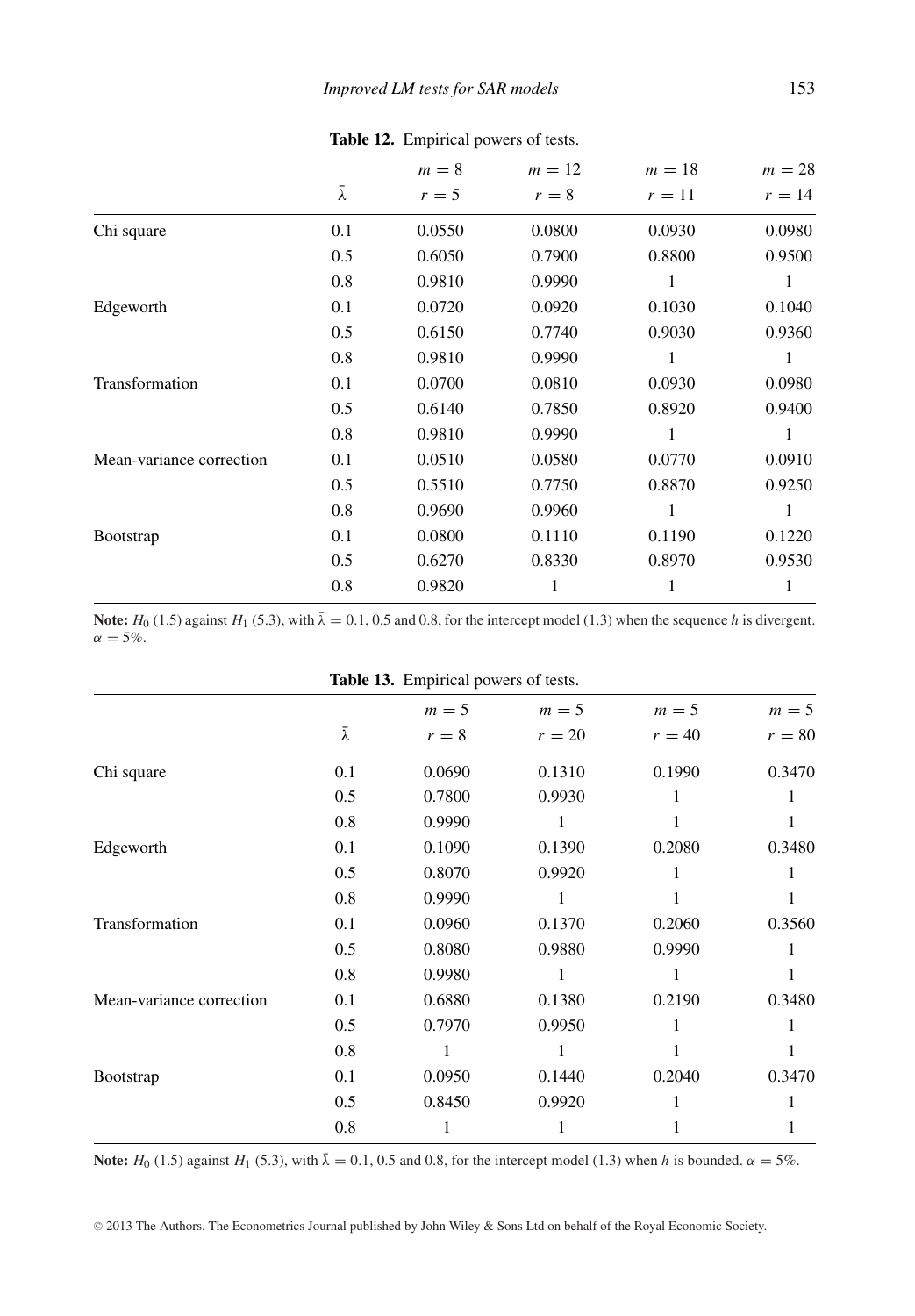|                  | $m=8$ | $m=12$  | $m=18$ | $m=28$ |
|------------------|-------|---------|--------|--------|
|                  | $r=5$ | $r = 8$ | $r=11$ | $r=14$ |
| Chi square       | 0.021 | 0.024   | 0.025  | 0.032  |
| Edgeworth        | 0.030 | 0.031   | 0.042  | 0.046  |
| Transformation   | 0.027 | 0.031   | 0.035  | 0.046  |
| <b>Bootstrap</b> | 0.041 | 0.068   | 0.056  | 0.055  |

**Table 14.** Empirical sizes of tests.

**Note:**  $H_0$  (1.5) against  $H_1$  (1.6) for regression with SAR disturbances (1.1) when *h* is divergent and the disturbances are generated as in (5.4).  $\alpha = 5\%$ .

| <b>Table 15.</b> Empirical sizes of tests. |       |        |          |          |  |
|--------------------------------------------|-------|--------|----------|----------|--|
|                                            | $m=5$ | $m=5$  | $m=5$    | $m = 5$  |  |
|                                            | $r=8$ | $r=20$ | $r = 40$ | $r = 80$ |  |
| Chi square                                 | 0.023 | 0.032  | 0.034    | 0.047    |  |
| Edgeworth                                  | 0.038 | 0.039  | 0.048    | 0.055    |  |
| Transformation                             | 0.035 | 0.037  | 0.038    | 0.047    |  |
| Bootstrap                                  | 0.042 | 0.056  | 0.048    | 0.047    |  |

**Note:**  $H_0$  (1.5) against  $H_1$  (1.6) for regression with SAR disturbances (1.1) when *h* is bounded and the disturbances are generated as in (5.4).  $\alpha = 5\%$ .

Tables 10 and 11 concern pure SAR (1.2). Again, MV has, overall, the lowest power. More interestingly, when *h* is divergent, for  $\bar{\lambda} = 0.1$  and  $\bar{\lambda} = 0.5$  E and T offer a slightly lower power than the standard test C for some sample sizes. In turn, C is outperformed by B for all sample sizes and all choices of  $\bar{\lambda}$ . When *h* is bounded, instead, E, T and B have comparable performances and are superior to C.

Tables 12 and 13 concern the intercept model  $(1.3)/(1.4)$ . Similarly to Tables 8–11, MV performs worst overall. When *h* is divergent, C has lower power than E, T and B, with a few exceptions in which E and T perform slightly worse than C (i.e., for  $\bar{\lambda} = 0.5$  when  $(m, r) =$  $(12, 8)$  and  $(m, r) = (28, 14)$ . Overall, when *h* is divergent, B seems to have the highest power. The pattern of the results for bounded *h* is similar to Table 11, with E, T and B having similar performance and offering higher power than C.

Comparisons can be made with the Monte Carlo results reported in RR. The settings only overlap to a limited extent, because RR studied only (1.2) and (1.4), not more general regression models, and they did not look at MV-type tests. However, they did include tests of the one-sided alternative  $\lambda > 0$ . Subject to this, we can compare the results in Tables 4–7 with the results of RR. Generally, their tests corresponding to our C tests are very over-sized, especially for the intercept model. Their Edgeworth and transformation tests are much improved, although still quite poorly sized for the smallest *n*, and on the whole our tests also perform better here. The bootstrap results are closer, with the LM tests doing better in 10 out of 16 cases.

In Tables 14–17, we assess the performance of our tests against (1.6) for SAR for *y*, (1.1) when  $\epsilon_i$  is non-normal. We generate  $\epsilon_i$  as Laplace, with pdf

$$
pdf(x) = 2^{-1/2} exp(-2^{1/2}|x|).
$$
 (5.4)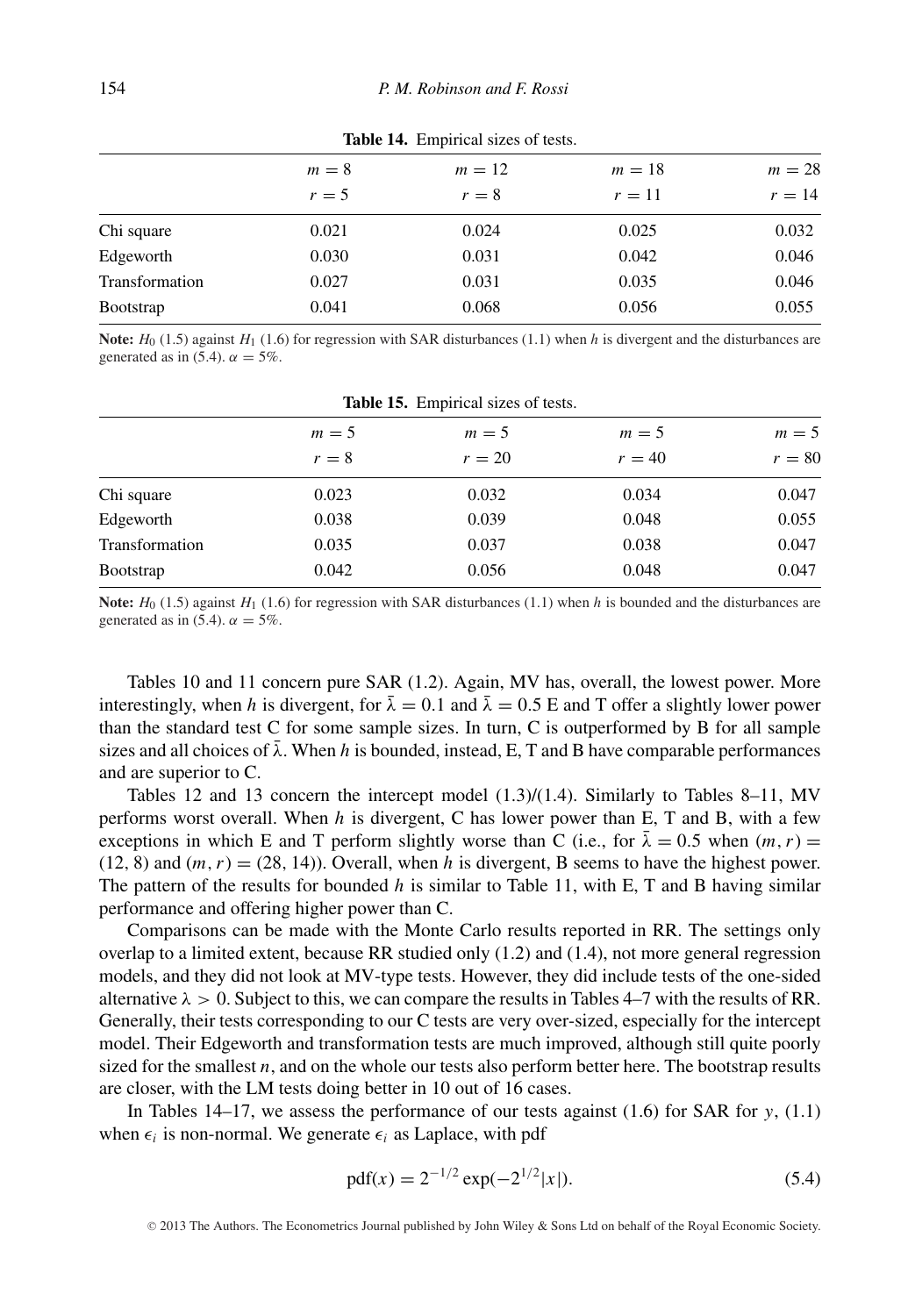| $\frac{1}{200}$ 200 $\frac{1}{200}$ $\frac{1}{200}$ $\frac{1}{200}$ $\frac{1}{200}$ $\frac{1}{200}$ $\frac{1}{200}$ $\frac{1}{200}$ |     |       |        |        |        |
|-------------------------------------------------------------------------------------------------------------------------------------|-----|-------|--------|--------|--------|
|                                                                                                                                     |     | $m=8$ | $m=12$ | $m=18$ | $m=28$ |
|                                                                                                                                     | ī   | $r=5$ | $r=8$  | $r=11$ | $r=14$ |
| Chi square                                                                                                                          | 0.1 | 0.044 | 0.067  | 0.072  | 0.096  |
|                                                                                                                                     | 0.5 | 0.615 | 0.787  | 0.888  | 0.947  |
|                                                                                                                                     | 0.8 | 0.974 | 0.999  | 1      | 1      |
| Edgeworth                                                                                                                           | 0.1 | 0.070 | 0.083  | 0.099  | 0.104  |
|                                                                                                                                     | 0.5 | 0.598 | 0.797  | 0.897  | 0.941  |
|                                                                                                                                     | 0.8 | 0.982 | 0.999  | 1      | 1      |
| Transformation                                                                                                                      | 0.1 | 0.073 | 0.085  | 0.093  | 0.108  |
|                                                                                                                                     | 0.5 | 0.621 | 0.800  | 0.894  | 0.949  |
|                                                                                                                                     | 0.8 | 0.989 | 0.998  | 1      | 1      |
| <b>Bootstrap</b>                                                                                                                    | 0.1 | 0.083 | 0.093  | 0.110  | 0.944  |
|                                                                                                                                     | 0.5 | 0.658 | 0.805  | 0.909  |        |
|                                                                                                                                     | 0.8 | 0.982 | 0.999  | 1      | 1      |

**Table 16.** Empirical powers of tests.

**Note:**  $H_0$  (1.5) against  $H_1$  (5.3), with  $\bar{\lambda} = 0.1, 0.5$  and 0.8, for regression with SAR disturbances (1.1) when *h* is divergent and the disturbances are generated as in (5.4).  $\alpha = 5\%$ .

| <b>Table 17:</b> Empirical powers of tests. |                 |       |         |          |          |
|---------------------------------------------|-----------------|-------|---------|----------|----------|
|                                             |                 | $m=5$ | $m = 5$ | $m = 5$  | $m = 5$  |
|                                             | $\bar{\lambda}$ | $r=8$ | $r=20$  | $r = 40$ | $r = 80$ |
| Chi square                                  | 0.1             | 0.088 | 0.136   | 0.177    | 0.360    |
|                                             | 0.5             | 0.796 | 0.986   | 1        |          |
|                                             | 0.8             | 1     |         | 1        |          |
| Edgeworth                                   | 0.1             | 0.101 | 0.156   | 0.227    | 0.361    |
|                                             | 0.5             | 0.804 | 0.987   | 1        |          |
|                                             | 0.8             | 0.998 | 1       | 1        |          |
| Transformation                              | 0.1             | 0.085 | 0.145   | 0.198    | 0.358    |
|                                             | 0.5             | 0.809 | 0.997   | 1        |          |
|                                             | 0.8             | 0.999 |         | 1        |          |
| Bootstrap                                   | 0.1             | 0.107 | 0.141   | 0.198    | 0.350    |
|                                             | 0.5             | 0.833 | 0.991   | 1        |          |
|                                             | 0.8             | 0.999 |         |          |          |
|                                             |                 |       |         |          |          |

**Table 17.** Empirical powers of tests.

**Note:**  $H_0$  (1.5) against  $H_1$  (5.3), with  $\bar{\lambda} = 0.1, 0.5$  and 0.8, for regression with SAR disturbances (1.1) when *h* is bounded and the disturbances are generated as in (5.4).  $\alpha = 5\%$ .

We compare the Edgeworth-corrected tests (2.19) and (2.23) with a bootstrap test. The 199 bootstrap statistics are obtained as in (5.1), but with each  $u_j^*$  generated by resampling with a replacement from the (centred) empirical distribution of *P y*.

Tables 14 and 15 report empirical sizes when *h* is divergent and bounded, respectively. The Edgeworth-corrected tests improve on C; indeed, when *h* is divergent the empirical sizes of E and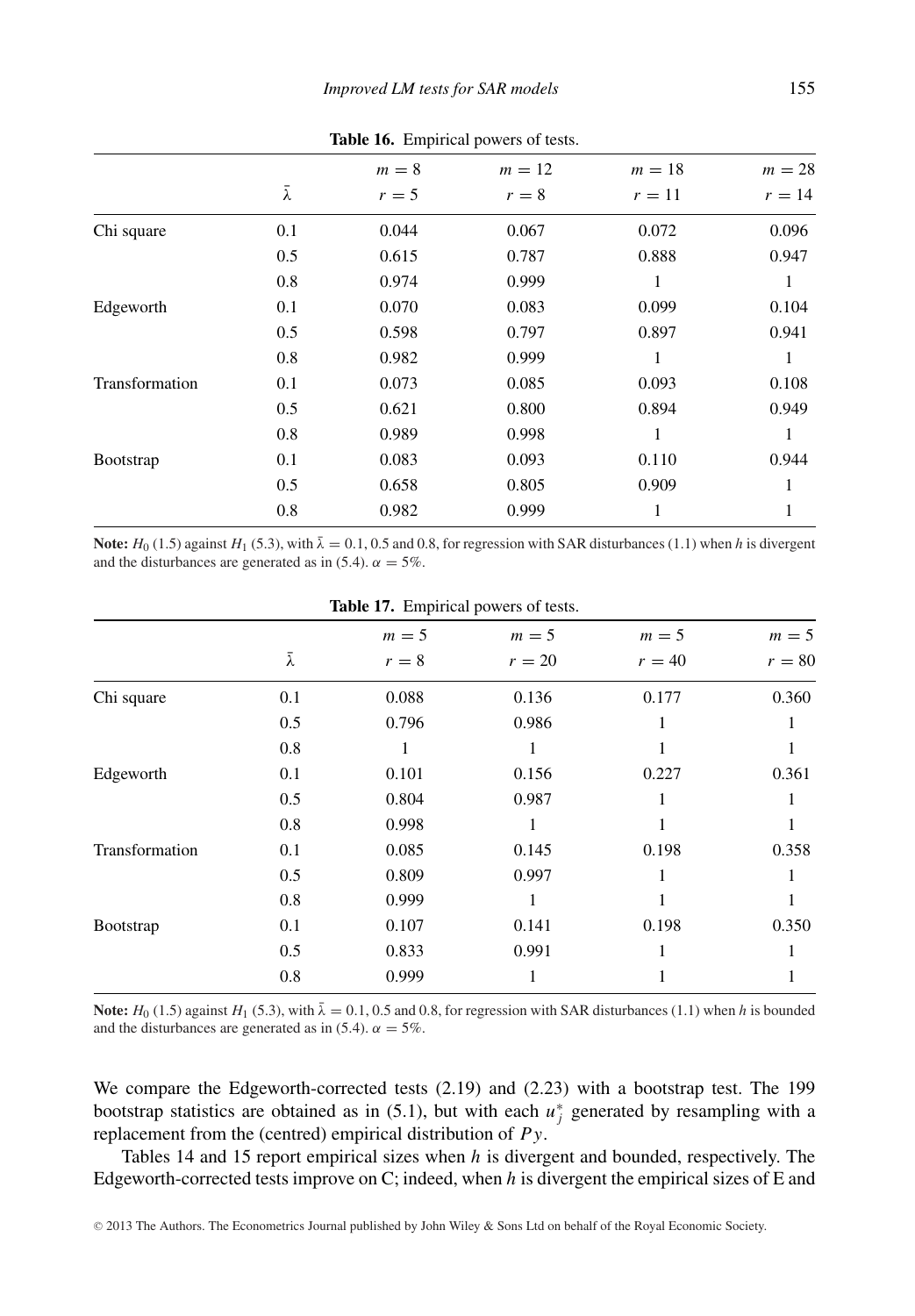T are 51% and 41% closer to 0*.*05, on average, across the sample sizes considered, but improve less when *h* is bounded (by 29% and 24%). As expected, B offers the greatest improvements because bootstrap critical values do not reflect distributional assumptions. On average, across *n*, the sizes obtained by bootstrap critical values are 62% and 56% closer to 0*.*05 than those based on C. Our results suggest that in the present setting our normality-based Edgeworth-corrected tests E and T provide a partial correction when normality does not hold, and perform at least as well as C.

Finally, Tables 16 and 17 display empirical powers of the tests of  $H_0$  in (1.5) for the regression setting of Tables 2 and 3 when *h* is divergent and bounded, respectively. For all *n*, the performance is similar to that in Tables 8 and 9. Except when  $(m, r) = (5, 80)$  and  $\bar{\lambda} = 0.1$ , E and T are more powerful than C.

#### 6. FINAL COMMENTS

We have derived refined LM tests of lack of correlation against SAR error correlation in regression models, using Edgeworth expansion, examined their local power, and compared their finite sample performance with other tests. The tests are based on asymptotic theory, but they do seem to improve on standard, uncorrected, tests in modest sample sizes. They are relatively simple to compute, partly because of imposing normality. Edgeworth expansions without distributional assumptions can be derived, in terms of higher-order cumulants (e.g., Knight, 1985), but estimates of the latter tend to be imprecise except in very large samples. As Ogasawara (2006a,b) found in other settings, our normal-based tests will remain valid under only slight relaxation of normality, with certain equality restrictions holding (e.g., zero fourth cumulants). Bootstrap-based tests will be valid much more generally, and rival our higher-order improvements, but bootstrap statistics do vary with implementation. We believe that empirical researchers are still likely to report the standard LM statistic and compare it with *χ*<sup>2</sup> critical values, in which case it costs little more to carry out our tests, which do not require estimation of any further nuisance parameters. In this paper, we make other restrictive assumptions. The requirement of deterministic regressors is quite standard in the SAR literature, but our results should hold after conditioning on stochastic regressors that are independent of errors. Relaxing exogeneity then becomes an issue, but Edgeworth expansions allowing endogeneity would be considerably more complicated. Allowing endogeneity of the weight matrix is also an important issue, but so far as we know serious progress on allowing this, in the context of first-order theory, has begun only recently; see Qu and Lee (2013). Other assumptions will be more straightforward to relax, such as linearity of the regression and homoscedasticity of the innovations  $\epsilon_i$ .

#### ACKNOWLEDGEMENTS

We thank two referees for comments that have led to significant improvements. The research of P. M. Robinson was supported by ESRC Grant ES/J007242/1.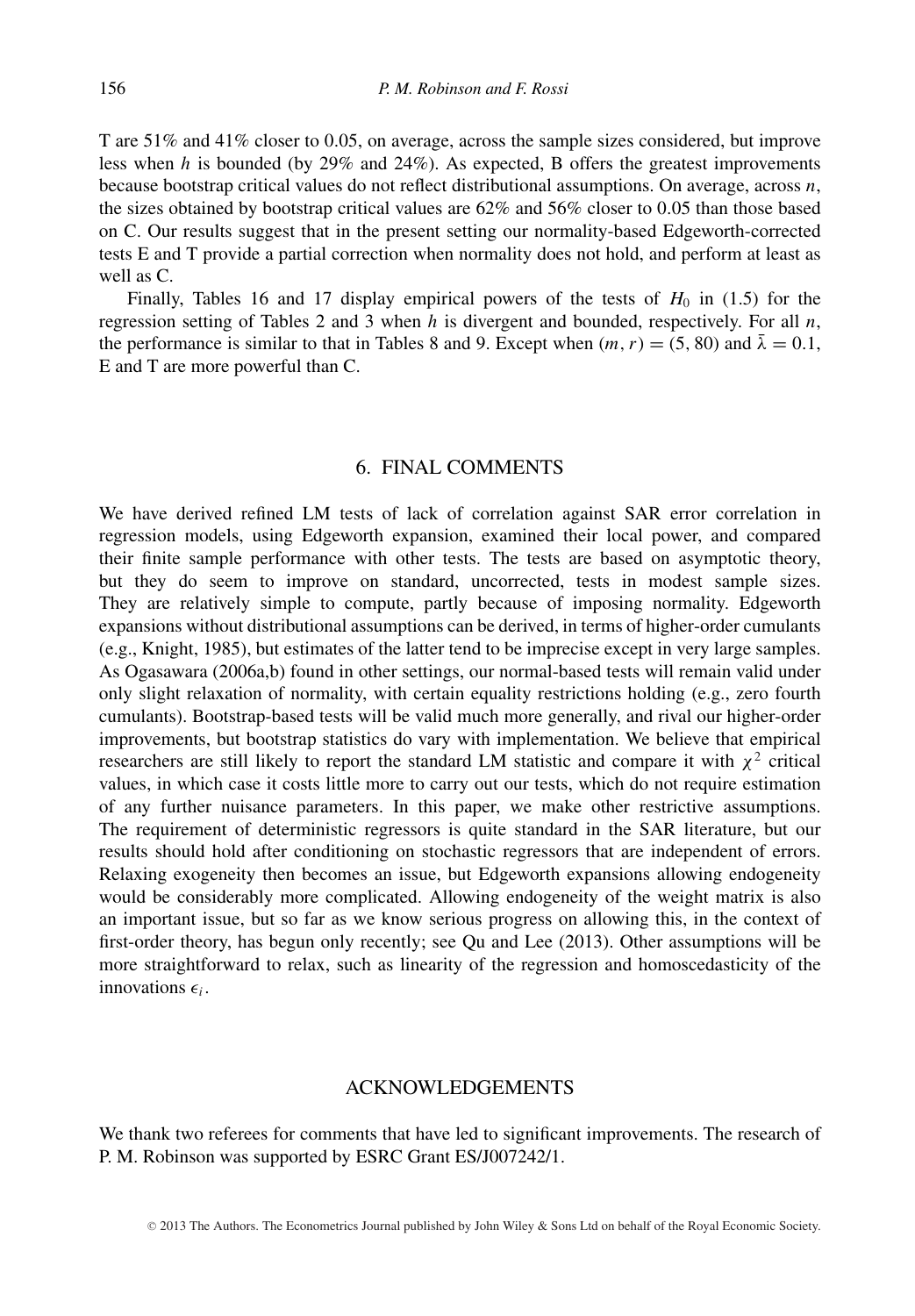#### **REFERENCES**

- Anselin, L. (1988). *Spatial Econometrics: Methods and Models*. Dordrecht: Kluwer.
- Anselin, L. (2001). Rao's score test in spatial econometrics. *Journal of Statistical Planning and Inference 97*, 113–39.
- Baltagi, B. H. and D. Li (2004). Testing for linear and log-linear models against Box–Cox alternatives with spatial lag dependence. In J. P. Lesage and R. K. Pace (Eds.), *Spatial and Spatiotemporal Econometrics: 18 (Advances in Econometrics)*, 35–74. Oxford: Elsevier.
- Baltagi, B. H. and Z. Yang (2013). Standardized LM tests for spatial error dependence in linear or panel regressions. *Econometrics Journal 16*, 103–34.
- Burridge, P. (1980). On the Cliff–Ord test for spatial correlation. *Journal of the Royal Statistical Society*, Series B *42*, 107–8.
- Case, A. C. (1991). Spatial patterns in household demand. *Econometrica 59*, 953–65.
- Cliff, A. and J. K. Ord (1972). Testing for spatial autocorrelation among regression residuals. *Geographical Analysis 4*, 267–84.
- Cordeiro, G. M. and S. L. de P. Ferrari (1991). A modified score test statistic having chi-squared distribution to order *n*−<sup>1</sup>*. Biometrika 78*, 573–82.
- Ghazal, G. A. (1996). Recurrence formula for expectation of products of quadratic forms. *Statistics and Probability Letters 27*, 101–9.
- Hall, P. (1992). *The Bootstrap and Edgeworth Expansion*. Berlin: Springer.
- Kakizawa, Y. (1996). Higher order monotone Bartlett-type adjustment for some multivariate test statistics. *Biometrika 83*, 923–7.
- Kelejian, H. H. and D. P. Robinson (1992). Spatial autocorrelation a new computationally simple test with an application to the per capita county police expenditures. *Regional Science and Urban Economics 22*, 317–31.
- King, M. L. and G. H. Hillier (1985). Locally best invariant tests of the error covariance matrix of the linear regression model. *Journal of the Royal Statistical Society*, Series B *47*, 98–102.
- Knight, J. L. (1985). The joint characteristic function of linear and quadratic forms of non-normal variables. *Sankhyā: The Indian Journal of Statistics*, Series A 47, 231–38.
- Koenker, R. (1981). A note on studentizing a test for heteroscedasticity. *Journal of Econometrics 17*, 107–12.
- Lee, L. F. (2004). Asymptotic distribution of quasi-maximum likelihood estimates for spatial autoregressive models. *Econometrica 72*, 1899–925.
- Moran, P. A. P. (1950). A test for the serial dependence of residuals. *Biometrika 37*, 178–81.
- Ogasawara, H. (2006a). Asymptotic expansion of the sample correlation coefficient under nonnormality. *Computational Statistics and Data Analysis 50*, 891–910.
- Ogasawara, H. (2006b). Asymptotic expansion and conditional robustness for the sample multiple correlation coefficient under nonnormality. *Communications in Statistics – Simulation and Computation 35*, 177–99.
- Ord, J. K. (1975). Estimation methods for models of spatial interaction. *Journal of the American Statistical Association 70*, 120–26.
- Peers, H. W. (1971). Likelihood ratio and associated test criteria. *Biometrika 58*, 577–87.
- Phillips, P. C. B. (1977). Approximations to some finite sample distributions associated with a first-order stochastic difference equation. *Econometrica 45*, 463–85.
- Pinkse, J. (2004). Moran-flavoured tests with nuisance parameters: examples. In L. Anselin, R. G. M. Florax and S. Rey (Eds.), *Advances in Spatial Econometrics: Methodology, Tools and Applications*, 35–78. Berlin: Springer.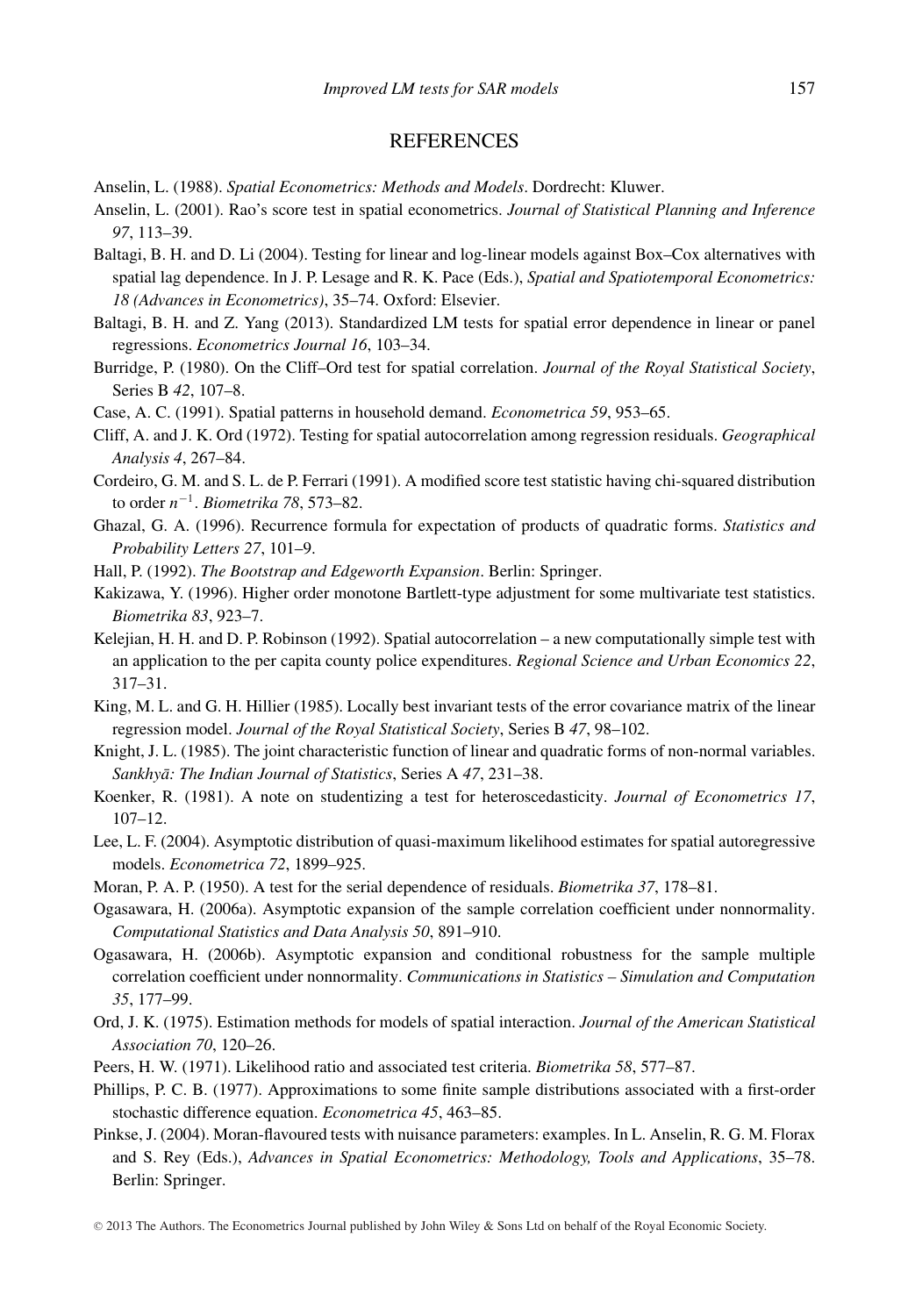- Pitman, E. G. J. (1937). Significant tests which may be applied to samples from any population. *Supplement to the Journal of the Royal Statistical Society 4*, 119–30.
- Qu, X. and L-F. Lee (2013). Estimating a spatial autoregressive model with an endogenous spatial weight matrix. Working paper, Ohio State University.
- Rao, C. R. and R. Mukerjee (1995). Comparison of Bartlett-type adjustments for the efficient score statistic. *Journal of Statistical Planning and Inference 46*, 137–46.
- Robinson, P. M. (2008). Correlation testing in time series, spatial and cross-sectional data. *Journal of Econometrics 147*, 5–16.
- Robinson, P. M. and F. Rossi (2013). Improved tests for spatial correlation. STICERD Econometrics Discussion Paper EM/2013/565, London School of Economics and Political Science.
- Singh, K. (1981). On the asymptotic accuracy of Efron's bootstrap. *Annals of Statistics 9*, 1187–95.
- Taniguchi, M. (1991). Third-order asymptotic properties of a class of test statistics under a local alternative. *Journal of Multivariate Analysis 37*, 223–38.

#### APPENDIX: PROOFS OF RESULTS

**Proof of Theorems 2.1:** Because *T* in (2.1) is a continuous random variable,

$$
P(LM \le \eta) = P(T \le \eta^{1/2}) - P(T \le -\eta^{1/2}).
$$
\n(A.1)

Thus, we derive the formal Edgeworth expansion of the df of  $T$  under  $H_0$  notation following that in the proof of Theorem 1 of RR. Similarly to Phillips (1977),

$$
P(T \le \zeta) = P\left(\frac{(nh)^{1/2}\epsilon' PWP\epsilon}{a^{1/2}\epsilon' P\epsilon} \le \zeta\right) = P(\epsilon' C\epsilon \le 0),
$$

where

$$
C = \frac{1}{2}P(W + W')P - \left(\frac{a}{nh}\right)^{1/2}P\zeta
$$
 (A.2)

and  $\zeta$  is any real number.

Under Assumption 2.1, the characteristic function (cf) of  $\epsilon' C \epsilon$  is

$$
E[e^{it(e^{t}Ce)}] = \frac{1}{(2\pi)^{n/2}\sigma^n} \int_{\Re^n} e^{it(\xi^{\prime}C\xi)} e^{-(\xi^{\prime}\xi/2\sigma^2)} d\xi = \frac{1}{(2\pi)^{n/2}\sigma^n} \int_{\Re^n} e^{-(1/2\sigma^2)\xi^{\prime}(I-2it\sigma^2C)\xi} d\xi
$$
  
= det $(I - 2it\sigma^2C)^{-1/2} = \prod_{j=1}^n (1 - 2it\sigma^2\gamma_j)^{-1/2}$ , (A.3)

where det(*A*) denotes the determinant of a square matrix *A*,  $\gamma_i$  are eigenvalues of *C* and i =  $\sqrt{-1}$ . From (A.3), the cumulant generating function (cgf) of  $\epsilon$ <sup>'</sup>C $\epsilon$  is

$$
\psi(t) = -\frac{1}{2} \sum_{j=1}^{n} \ln(1 - 2it\sigma^{2} \gamma_{j}) = \frac{1}{2} \sum_{j=1}^{n} \sum_{s=1}^{\infty} \frac{(2it\sigma^{2} \gamma_{j})^{s}}{s}
$$

$$
= \frac{1}{2} \sum_{s=1}^{\infty} \frac{(2it\sigma^{2})^{s}}{s} \sum_{j=1}^{n} \gamma_{j}^{s} = \frac{1}{2} \sum_{s=1}^{\infty} \frac{(2it\sigma^{2})^{s}}{s} \text{tr}(C^{s})
$$

<sup>C</sup> 2013 The Authors. The Econometrics Journal published by John Wiley & Sons Ltd on behalf of the Royal Economic Society.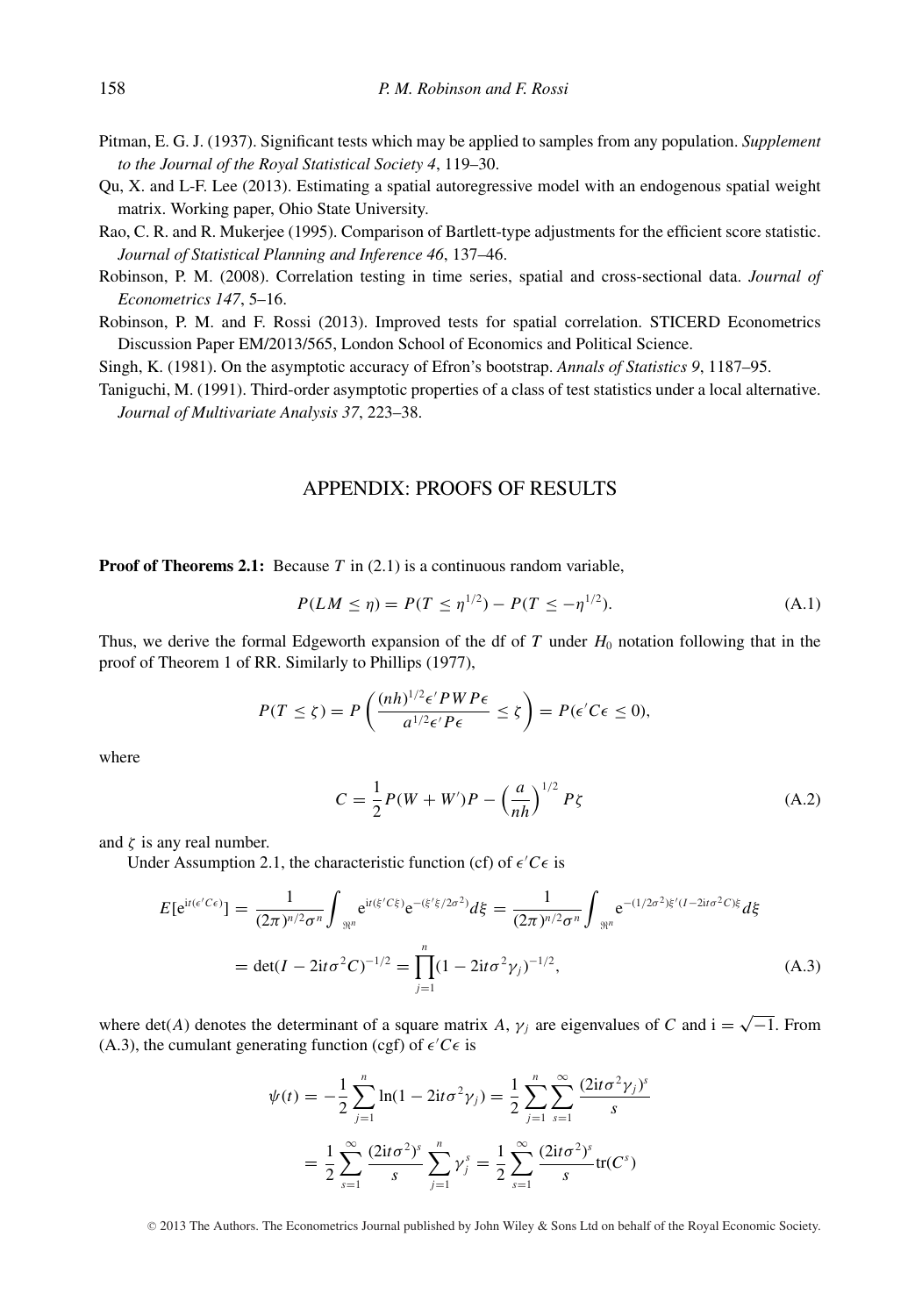Thus, the *s*th cumulant,  $\kappa_s$ , of  $\epsilon' C \epsilon$  is

$$
\kappa_1 = \sigma^2 \text{tr}(C),\tag{A.4}
$$

$$
\kappa_2 = 2\sigma^4 \text{tr}(C^2),\tag{A.5}
$$

$$
\kappa_s = \frac{\sigma^{2s} s! 2^{s-1} \text{tr}(C^s)}{s}, s > 2. \tag{A.6}
$$

The cgf of  $(\epsilon' C \epsilon - \kappa_1)/\kappa_2^{1/2}$  is

$$
\psi^{c}(t) = -\frac{1}{2}t^{2} + \sum_{s=3}^{\infty} \frac{\kappa_{s}^{c}(it)^{s}}{s!},
$$
\n(A.7)

where  $\kappa_s^c = \kappa_s / \kappa_2^{s/2}$ . Hence,

$$
E[e^{it(e'C\epsilon - \kappa_1)/\kappa_2^{1/2}}] = e^{-(1/2)t^2} \exp\left(\sum_{s=3}^{\infty} \frac{\kappa_s^c(it)^s}{s!} \right)
$$
  
=  $e^{-(1/2)t^2} \left(1 + \sum_{s=3}^{\infty} \frac{\kappa_s^c(it)^s}{s!} + \frac{1}{2!} \left(\sum_{s=3}^{\infty} \frac{\kappa_s^c(it)^s}{s!} \right)^2 + \frac{1}{3!} \left(\sum_{s=3}^{\infty} \frac{\kappa_s^c(it)^s}{s!} \right)^3 + \cdots \right)$   
=  $e^{-(1/2)t^2} \left(1 + \frac{\kappa_3^c(it)^3}{3!} + \frac{\kappa_4^c(it)^4}{4!} + \frac{\kappa_5^c(it)^5}{5!} + \left(\frac{\kappa_6^c}{6!} + \frac{(\kappa_3^c)^2}{(3!)^2} \right)(it)^6 + \cdots \right).$ 

Denote by  $\phi(\zeta)$  the normal pdf. By Fourier inversion, formally,

$$
P((\epsilon' C \epsilon - \kappa_1)/\kappa_2^{1/2} \leq z) = \int_{-\infty}^{z} \phi(z) dz + \frac{\kappa_3^c}{3!} \int_{-\infty}^{z} H_3(z) \phi(z) dz + \frac{\kappa_4^c}{4!} \int_{-\infty}^{z} H_4(z) \phi(z) dz + \cdots,
$$

where  $H_i(z)$  is the *i*th Hermite polynomial. Collecting the above results,

$$
P(T \le \zeta) = P(\epsilon' C \epsilon \le 0) = P((\epsilon' C \epsilon - \kappa_1)/\kappa_2^{1/2} \le -\kappa_1^c)
$$
  
=  $\Phi(-\kappa_1^c) - \frac{\kappa_3^c}{3!} \Phi^{(3)}(-\kappa_1^c) + \frac{\kappa_4^c}{4!} \Phi^{(4)}(-\kappa_1^c) + \cdots,$ 

where  $q^{(i)}$  denotes the *i*th derivative of the function  $q$ .

From  $(A.3)–(A.5)$ ,

$$
\kappa_1 = \sigma^2 \left( \text{tr}(PW) - \left( \frac{a}{nh} \right)^{1/2} \text{tr}(P) \zeta \right) = -\sigma^2 \left( e + \left( \frac{na}{h} \right)^{1/2} \zeta - \frac{a^{1/2} k}{(nh)^{1/2}} \zeta \right)
$$

and

$$
\kappa_2 = \sigma^4 \left( \text{tr}(W^2) + \text{tr}(W'W) + \frac{1}{2} \text{tr}(X'(W+W')X(X'X)^{-1}X'(W' + W)X(X'X)^{-1}) - \text{tr}(X'(W+W')^2X(X'X)^{-1}) + 2\frac{(n-k)a}{nh}\zeta^2 + \frac{4\text{tr}((X'X)^{-1}X'WX)a^{1/2}}{(nh)^{1/2}}\zeta \right)
$$
  
=  $\sigma^4 \left( \frac{n}{h}a + f - d + 2\left(\frac{a}{h} - \frac{ak}{nh}\right)\zeta^2 + \frac{4ea^{1/2}}{(nh)^{1/2}}\zeta \right),$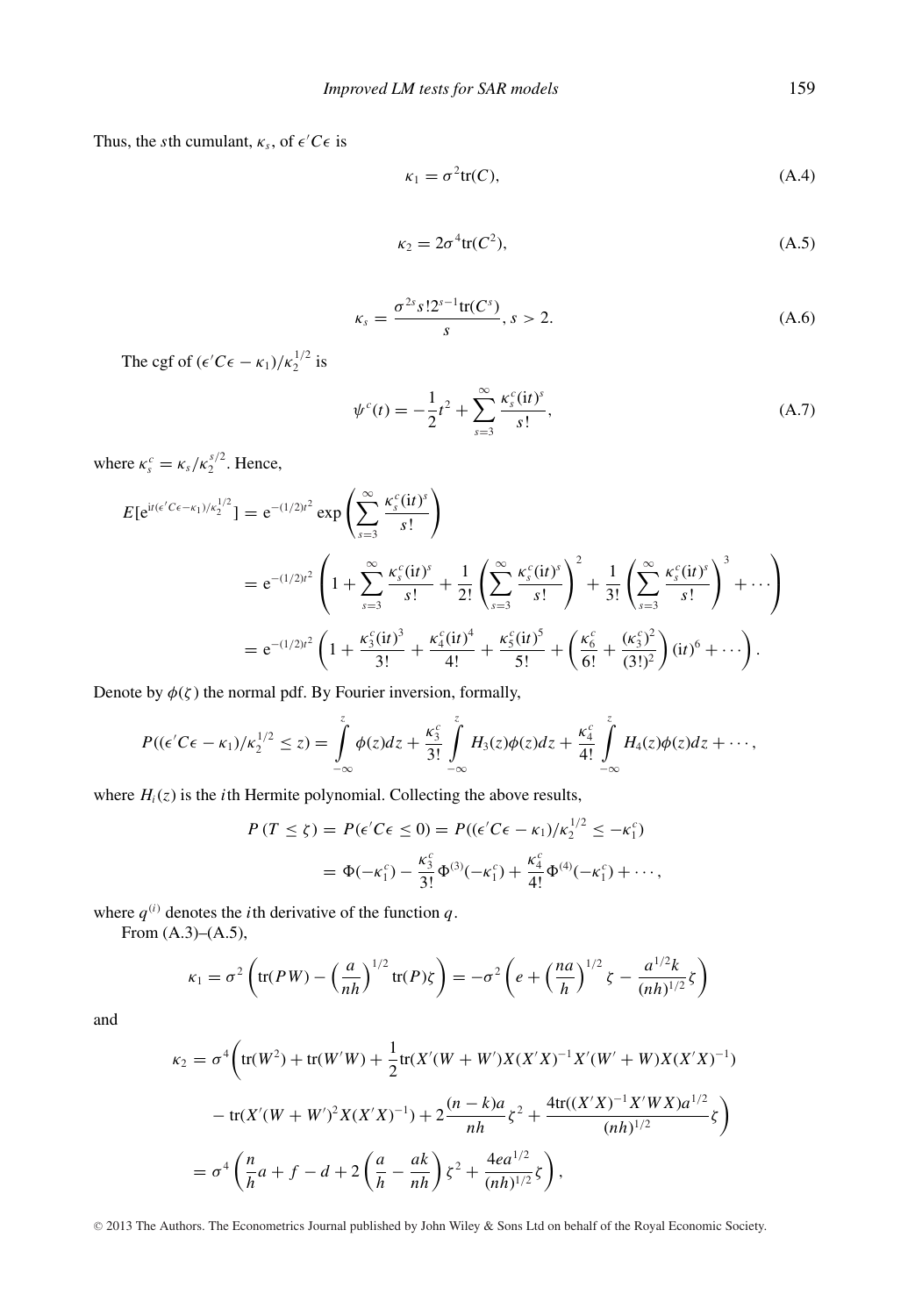where *a*, *d*, *e* and *f* are defined in (2.3), (2.4) and (2.5). Thus,

$$
\kappa_1^c = \left(-\zeta - e(h/n)^{1/2}a^{-1/2} + \frac{k}{n}\zeta\right)\left(1 + \frac{h}{n}a^{-1}(f-d) + 2\frac{\zeta^2}{n} + o\left(\frac{1}{n}\right)\right)^{-1/2}.
$$

By Taylor expansion, we deduce

$$
\kappa_1^c = -\zeta - e\left(\frac{h}{n}\right)^{1/2} a^{-1/2} + \frac{1}{2} \frac{h}{n} a^{-1} (f - d)\zeta + o\left(\frac{h}{n}\right),\tag{A.8}
$$

when *h* is divergent, and

$$
\kappa_1^c = -\zeta - e\left(\frac{h}{n}\right)^{1/2} a^{-1/2} + \frac{1}{2} \frac{h}{n} a^{-1} (f - d)\zeta + \frac{1}{n} \left(\zeta^2 + k\right) \zeta + o\left(\frac{1}{n}\right),\tag{A.9}
$$

when *h* is bounded.

Also, from  $(A.6)$  and  $(A.5)$ ,

$$
\kappa_3^c = \frac{8\sigma^6 \text{tr}(C^3)}{\kappa_2^{3/2}} = \frac{\text{tr}((P(W+W')P)^3)}{(n/h)^{3/2}a^{3/2}} + o\left(\frac{h}{n}\right) = \left(\frac{h}{n}\right)^{1/2} \frac{b}{a^{3/2}} + o\left(\frac{h}{n}\right),\tag{A.10}
$$

when *h* is divergent, and

$$
\kappa_3^c = \frac{\text{tr}((P(W+W')P)^3)}{(n/h)^{3/2}a^{3/2}} - \frac{6h \text{tr}\left(((W+W')P)^2\right)\zeta}{n^2a} + o\left(\frac{1}{n}\right)
$$

$$
= \left(\frac{h}{n}\right)^{1/2} \frac{b}{a^{3/2}} - \frac{12\zeta}{n} + o\left(\frac{1}{n}\right),\tag{A.11}
$$

when *h* is bounded. Similarly, for *h* either divergent or bounded,

$$
\kappa_4^c = \frac{48\sigma^8 \text{tr}(C^4)}{\kappa_2^2} = \frac{3\text{tr}\left(((W+W')P)^4\right)}{(n/h)^2 a^2} + o\left(\frac{h}{n}\right) = \frac{h}{n} \frac{3c}{a^2} + o\left(\frac{h}{n}\right),
$$

where  $c$  is defined in  $(2.3)$ .

From (A.8) and (A.9) and by Taylor expansion, we obtain, respectively,

$$
\Phi(-\kappa_1^c) = \Phi(\zeta) + \left(\frac{h}{n}\right)^{1/2} e^{-(1/2)}\phi(\zeta) + \frac{h}{n}\frac{f - d + e^2}{2a}\Phi^{(2)}(\zeta) + o\left(\frac{h}{n}\right),
$$

when *h* is divergent, and

$$
\Phi(-\kappa_1^c) = \Phi(\zeta) + \frac{1}{n^{1/2}} h^{1/2} e a^{-1/2} \phi(\zeta) + \frac{1}{n} \left( \frac{h(e^2 + f - d)}{2a} + \zeta^2 + k \right) \Phi^{(2)}(\zeta) + o\left(\frac{1}{n}\right),
$$

when *h* is bounded. Similarly,

$$
\Phi^{(3)}(-\kappa_1^c) = \Phi^{(3)}(\zeta) + \left(\frac{h}{n}\right)^{1/2} e a^{-1/2} \Phi^{(4)}(\zeta) + O\left(\frac{h}{n}\right)
$$

whether *h* is divergent or bounded.

Noting that

$$
\Phi^{(2)}(x) = -x\phi(x), \quad \Phi^{(3)}(x) = (x^2 - 1)\phi(x), \quad \Phi^{(4)}(x) = (3x - x^3)\phi(x),
$$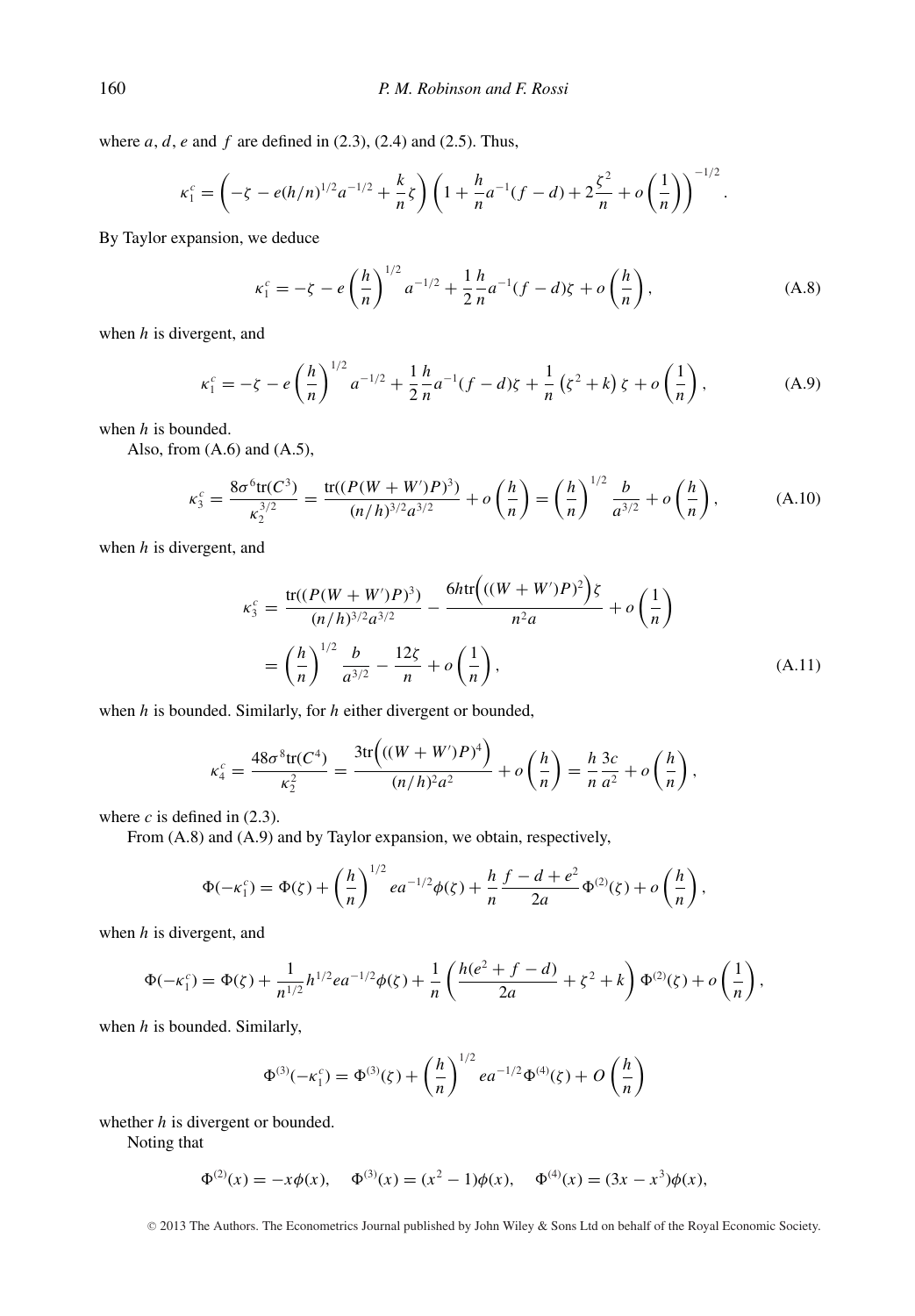and collecting the above results, under  $H_0$ , when  $h$  is divergent, we have

$$
P(T \le \zeta) = \Phi(\zeta) + \left(\frac{h}{n}\right)^{1/2} \left(\frac{e}{a^{1/2}}\phi(\zeta) - \frac{b}{6a^{3/2}}\Phi^{(3)}(\zeta)\right)
$$
  
+ 
$$
\frac{h}{n} \left(\frac{e^{2} + f - d}{2a}\Phi^{(2)}(\zeta) + \frac{1}{2a^{2}}\left(\frac{c}{4} - \frac{eb}{3}\right)\Phi^{(4)}(\zeta)\right) + o\left(\frac{h}{n}\right)
$$
  
= 
$$
\Phi(\zeta) + \left(\frac{h}{n}\right)^{1/2} \left(\frac{e}{a^{1/2}} - \frac{b}{6a^{3/2}}(\zeta^{2} - 1)\right)\phi(\zeta)
$$
  
+ 
$$
\frac{h}{n} \left(-\frac{e^{2} + f - d}{2a}\zeta - \frac{1}{2a^{2}}\left(\frac{c}{4} - \frac{eb}{3}\right)(\zeta^{3} - 3\zeta)\right)\phi(\zeta) + o\left(\frac{h}{n}\right)
$$
  
= 
$$
\Phi(\zeta) + \left(\frac{h}{n}\right)^{1/2} \left(\frac{e}{a^{1/2}} - \frac{b}{6a^{3/2}}(\zeta^{2} - 1)\right)\phi(\zeta)
$$
  
+ 
$$
\frac{h}{n} \frac{\omega_{1}(\zeta^{2})}{2\zeta}\phi(\zeta) + o\left(\frac{h}{n}\right),
$$

because

$$
-\frac{e^2+f-d}{2a}\zeta-\frac{1}{2a^2}\left(\frac{c}{4}-\frac{eb}{3}\right)(\zeta^3-3\zeta)=\frac{1}{2}v_1\zeta-\frac{1}{2}v_2\zeta^3=\frac{\omega_1(\zeta^2)}{2\zeta},
$$

and when *h* is bounded, we have

$$
P(T \le \zeta) = \Phi(\zeta) + \left(\frac{h}{n}\right)^{1/2} \left(\frac{e}{a^{1/2}}\phi(\zeta) - \frac{b}{6a^{3/2}}\Phi^{(3)}(\zeta)\right)
$$
  
+  $\frac{1}{n} \left(\left(\frac{h(e^{2} + f - d)}{2a} + \zeta^{2} + k\right)\Phi^{(2)}(\zeta) + 2\zeta\Phi^{(3)}(\zeta) + \frac{h}{2a^{2}}\left(\frac{c}{4} - \frac{eb}{3}\right)\Phi^{(4)}(\zeta)\right)$   
+  $o\left(\frac{1}{n}\right) = \Phi(\zeta) + \left(\frac{h}{n}\right)^{1/2} \left(\frac{e}{a^{1/2}} - \frac{b}{6a^{3/2}}(\zeta^{2} - 1)\right)\phi(\zeta)$   
+  $\frac{1}{n} \left(-\left(\frac{h(e^{2} + f - d)}{2a} + \zeta^{2} + k\right)\zeta + 2\zeta(\zeta^{2} - 1) - \frac{h}{2a^{2}}\left(\frac{c}{4} - \frac{eb}{3}\right)(\zeta^{3} - 3\zeta)\right)$   
 $\times \phi(\zeta) + o\left(\frac{h}{n}\right) = \Phi(\zeta) + \left(\frac{h}{n}\right)^{1/2} \left(\frac{e}{a^{1/2}} - \frac{b}{6a^{3/2}}(\zeta^{2} - 1)\right)\phi(\zeta)$   
+  $\frac{h}{n} \frac{\omega_{2}(\zeta^{2})}{2\zeta}\phi(\zeta) + o\left(\frac{h}{n}\right),$ 

because

$$
-\left(\frac{h(e^{2}+f-d)}{2a}+\zeta^{2}+k\right)\zeta+2\zeta(\zeta^{2}-1)-\frac{h}{2a^{2}}\left(\frac{c}{4}-\frac{eb}{3}\right)(\zeta^{3}-3\zeta)
$$

$$
=\frac{h}{2}v_{1}\zeta-\frac{h}{2}v_{2}\zeta^{3}-\zeta(k+2)+\zeta^{3}=\frac{\omega_{2}(\zeta^{2})}{2\zeta}.
$$

Now, for  $Z \sim \mathcal{N}(0, 1)$ ,

$$
\Phi(\eta^{1/2}) - \Phi(-\eta^{1/2}) = P(|Z| \leq \eta^{1/2}) = P(Z^2 \leq \eta) = \Psi(\eta),
$$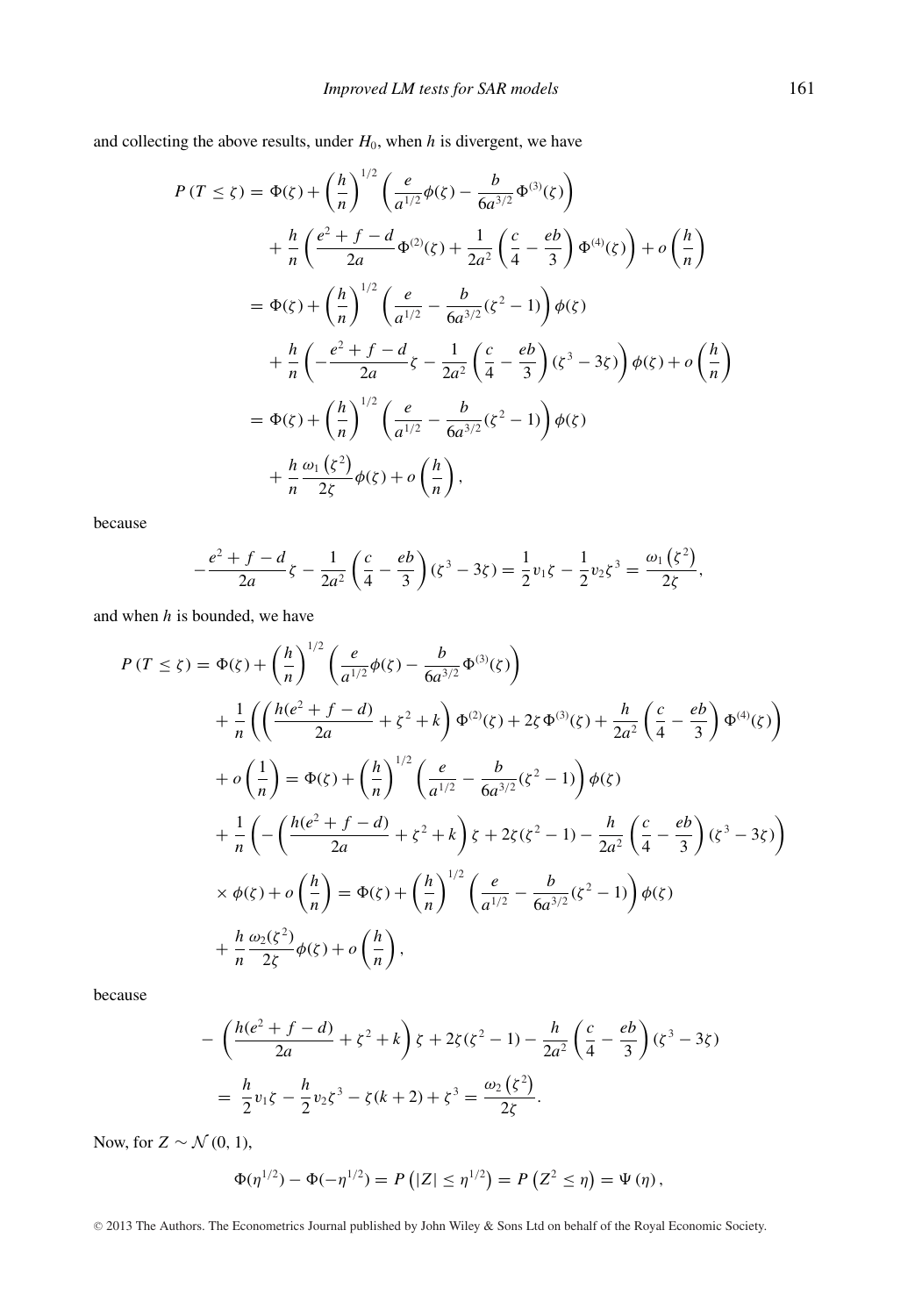while, from (2.8),

$$
\eta^{-1/2} \left( \phi(\eta^{1/2}) + \phi(-\eta^{1/2}) \right) = 2\psi(\eta).
$$

Thus, from (A.1),

$$
P(LM \leq \eta) = \Phi(\eta^{1/2}) - \Phi(-\eta^{1/2}) + \frac{h}{n} \frac{\omega_i(\eta)}{2\eta^{1/2}} (\phi(\eta^{1/2}) + \phi(-\eta^{1/2})) + o\left(\frac{h}{n}\right),
$$

for  $i = 1$  when *h* is divergent and  $i = 2$  when *h* is bounded, to give (2.12) and (2.13).

**Proof of Corollary 2.1:** Let *h* be divergent. By inverting (2.11), we can expand  $w_\alpha$  as

$$
w_{\alpha} = z_{\alpha/2}^2 + p_1(z_{\alpha/2}^2) + o\left(\frac{h}{n}\right),
$$
 (A.12)

where  $p_1(z_{\alpha/2}^2)$  is a polynomial whose coefficients have exact order  $h/n$ , and can be determined from 1 −  $\alpha = P(LM \leq w_\alpha)$  and (2.11). Thus, using (2.11),

$$
1 - \alpha = P(LM \le w_\alpha) = \Psi(w_\alpha) + \frac{h}{n} \omega_1(w_\alpha) \psi(w_\alpha) + o\left(\frac{h}{n}\right).
$$

Substituting (A.12), this is

$$
P(LM \le w_{\alpha}) = \Psi(z_{\alpha/2}^2) + p_1(z_{\alpha/2}^2)\psi(z_{\alpha/2}^2) + \frac{h}{n}\omega_1(z_{\alpha/2}^2)\psi(z_{\alpha/2}^2) + o\left(\frac{h}{n}\right)
$$
  
=  $1 - \alpha + p_1(z_{\alpha/2}^2)\psi(z_{\alpha/2}^2) + \frac{h}{n}\omega_1(z_{\alpha/2}^2)\psi(z_{\alpha/2}^2) + o\left(\frac{h}{n}\right).$ 

The latter is  $1 - \alpha + o(h/n)$  (rather than  $1 - \alpha + O(h/n)$ ) when we take  $p_1(x) = -h\omega_1(z_{\alpha/2}^2)/n$ , which has exact order *h/n*. Hence, (2.17) and (2.18) follow from (A.12). The corresponding result for bounded *h* follows analogously from (2.12).  $\Box$ 

**Proof of Theorem 4.1:** The proof is similar to that of Theorem 2.1 so some details will be omitted. In view of  $(A.1)$ , we derive the Edgeworth expansion of *T* under  $H_1$ . Write

$$
P(T \le \zeta) = P(\epsilon' C \epsilon \le 0),
$$

with

$$
C = \frac{1}{2}S^{-1}(\lambda_n)'P(W+W')PS^{-1}(\lambda_n) - \frac{1}{(hn)^{1/2}}\zeta a^{1/2}S^{-1}(\lambda_n)'PS^{-1}(\lambda_n).
$$

The cumulants  $\kappa_j$  of  $\epsilon' C \epsilon$  are

$$
\kappa_1 = \sigma^2 \text{tr}(C)
$$
  
\n
$$
= \sigma^2 \left( \frac{1}{2} \text{tr} \left( \sum_{i=0}^{\infty} (\lambda_n W')^i P(W+W') P \sum_{i=0}^{\infty} (\lambda_n W)^i \right) - \frac{\zeta a^{1/2}}{(nh)^{1/2}} \text{tr} \left( \sum_{i=0}^{\infty} (\lambda_n W')^i P \sum_{i=0}^{\infty} (\lambda_n W)^i \right) \right)
$$
  
\n
$$
= \sigma^2 \left( - \left( \frac{n}{h} \right)^{1/2} a^{1/2} (\zeta - \delta a^{1/2}) - e + \frac{h}{n} \delta^2 \text{tr}(W^3 + 2W^2 W') \right) + O \left( \left( \frac{h}{n} \right)^{1/2} \right).
$$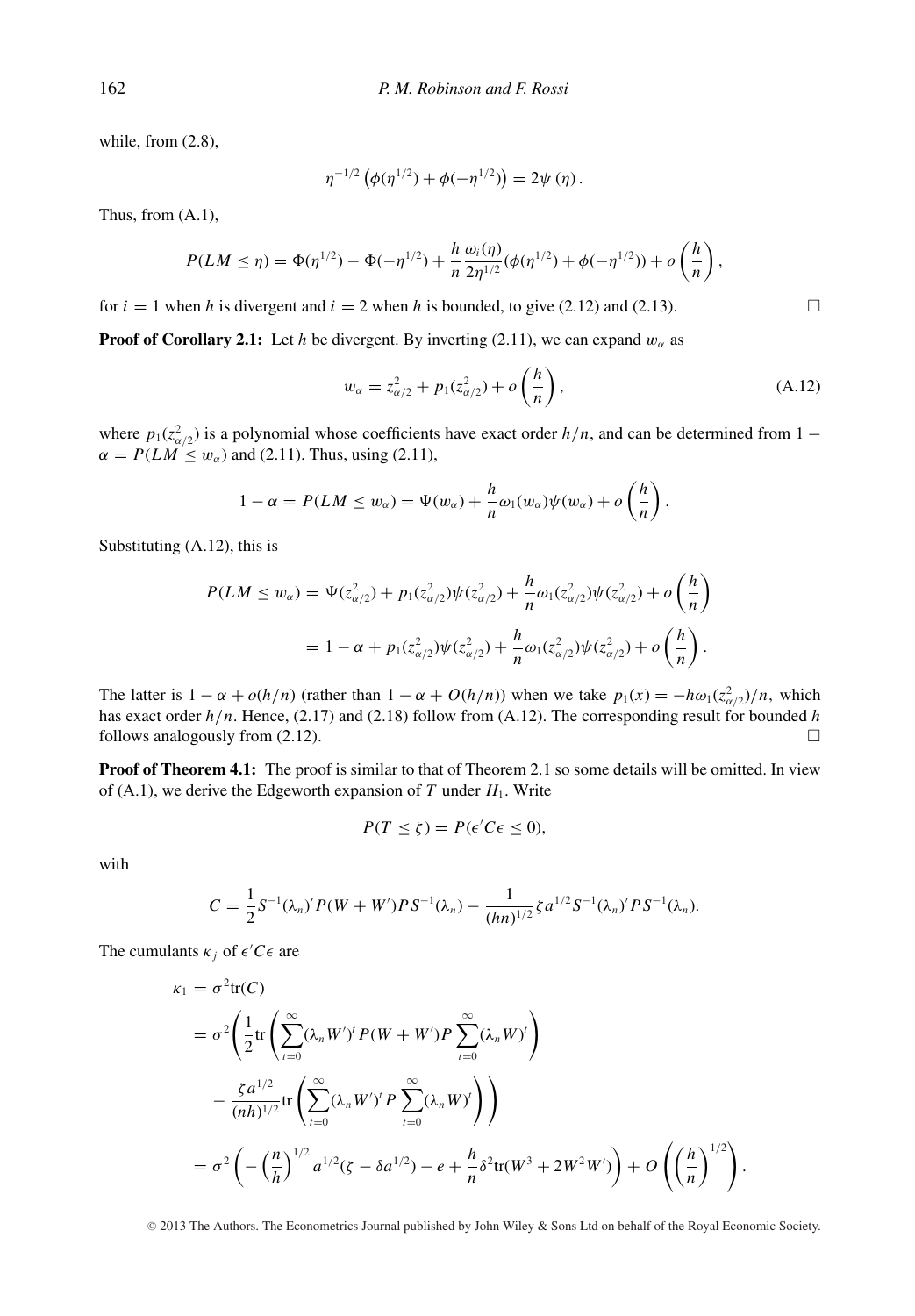Similarly

$$
\kappa_2 = 2\sigma^4 \text{tr}(C^2) = \sigma^4 \left( \frac{n}{h} a + 2\delta \left( \frac{h}{n} \right)^{1/2} \text{tr}(W^3 + 3W^2 W') \right) + O(1),
$$

where *a* and *e* are defined in (2.3) and (2.4), respectively. Thus, the first centred cumulant of  $\epsilon' C \epsilon$  is

$$
\kappa_1^c = -(\zeta - \delta a^{1/2}) + \left(\frac{h}{n}\right)^{1/2} a^{-1/2} \left(-e - \delta^2 p + \frac{1}{2} \delta a^{-1/2} b \zeta\right) + O\left(\frac{h}{n}\right),\,
$$

and accordingly

$$
\Phi(-\kappa_1^c) = \Phi(\zeta - \delta a^{1/2}) - \left(\frac{h}{n}\right)^{1/2} a^{-1/2} \left(-e - \delta^2 p + \frac{1}{2} \delta a^{-1/2} b \zeta\right) \phi(\zeta - \delta a^{1/2}) + O\left(\frac{h}{n}\right),
$$

where *b* and *p* are defined in (2.3) and (4.5), respectively. Under  $H_1$ , the leading term of the third centred cumulant of  $\epsilon$ <sup>'</sup> $C\epsilon$  is identical to that in (A.10)/(A.11), which is

$$
\kappa_3^c = \frac{8\sigma^6 \text{tr}(C^3)}{\kappa_2^{3/2}} = \left(\frac{h}{n}\right)^{1/2} \frac{b}{a^{3/2}} + O\left(\frac{h}{n}\right).
$$

Proceeding as in the proof of Theorem 2.1, under *H*1,

$$
P(T \le \zeta) = \Phi(\zeta - a^{1/2}\delta) - \left(\frac{h}{n}\right)^{1/2} a^{-1/2} \left(-e - \delta^2 p + \frac{1}{2}\delta a^{-1/2} b\zeta\right) \phi(\zeta - a^{1/2}\delta)
$$
  

$$
- \left(\frac{h}{n}\right)^{1/2} \frac{b}{6a^{3/2}} \Phi^{(3)}(\zeta - a^{1/2}\delta) + O\left(\frac{h}{n}\right)
$$
  

$$
= \Phi(\zeta - a^{1/2}\delta) - \left(\frac{h}{n}\right)^{1/2} a^{-1/2} \left(-e - \delta^2 p + \frac{1}{2}\delta a^{-1/2} b\zeta\right) \phi(\zeta - a^{1/2}\delta)
$$
  

$$
- \left(\frac{h}{n}\right)^{1/2} \frac{b}{6a^{3/2}} \left((\zeta - a^{1/2}\delta)^2 - 1\right) \phi(\zeta - a^{1/2}\delta) + O\left(\frac{h}{n}\right)
$$
  

$$
= \Phi(\zeta - a^{1/2}\delta) + \left(\frac{h}{n}\right)^{1/2} a^{-1/2} (e + \delta^2 p) - \left(\frac{h}{n}\right)^{1/2} \frac{\delta b}{2a} \zeta \phi(\zeta - a^{1/2}\delta)
$$
  

$$
- \left(\frac{h}{n}\right)^{1/2} \frac{b}{6a^{3/2}} \left(\zeta^2 - 2a^{1/2}\delta\zeta + a\delta^2 + 1\right) \phi(\zeta - a^{1/2}\delta) + O\left(\frac{h}{n}\right)
$$
  

$$
= \Phi(\zeta - a^{1/2}\delta) + \left(\frac{h}{n}\right)^{1/2} \left(a^{-1/2}(e + \delta^2 p) - \frac{b(a\delta^2 + 1)}{6a^{3/2}}\right) \phi(\zeta - a^{1/2}\delta)
$$
  

$$
- \left(\frac{h}{n}\right)^{1/2} \frac{b\delta}{6a} \zeta \phi(\zeta - a^{1/2}\delta) - \left(\frac{h}{n}\right)^{1/2} \frac{b}{6a^{3/2}} \zeta^2 \phi(\zeta - a^{1/2}\delta) + o\left(\left(\frac{h}{n}\right)^{1/2}\right).
$$

Noting that

$$
\Phi(\zeta - \nu) - \Phi(-\zeta - \nu) = P(Z \le \zeta - \nu) - P(Z \le -\zeta - \nu) \\
= P((Z + \nu)^2 \le \zeta^2) = \Psi(\zeta^2; \nu),
$$